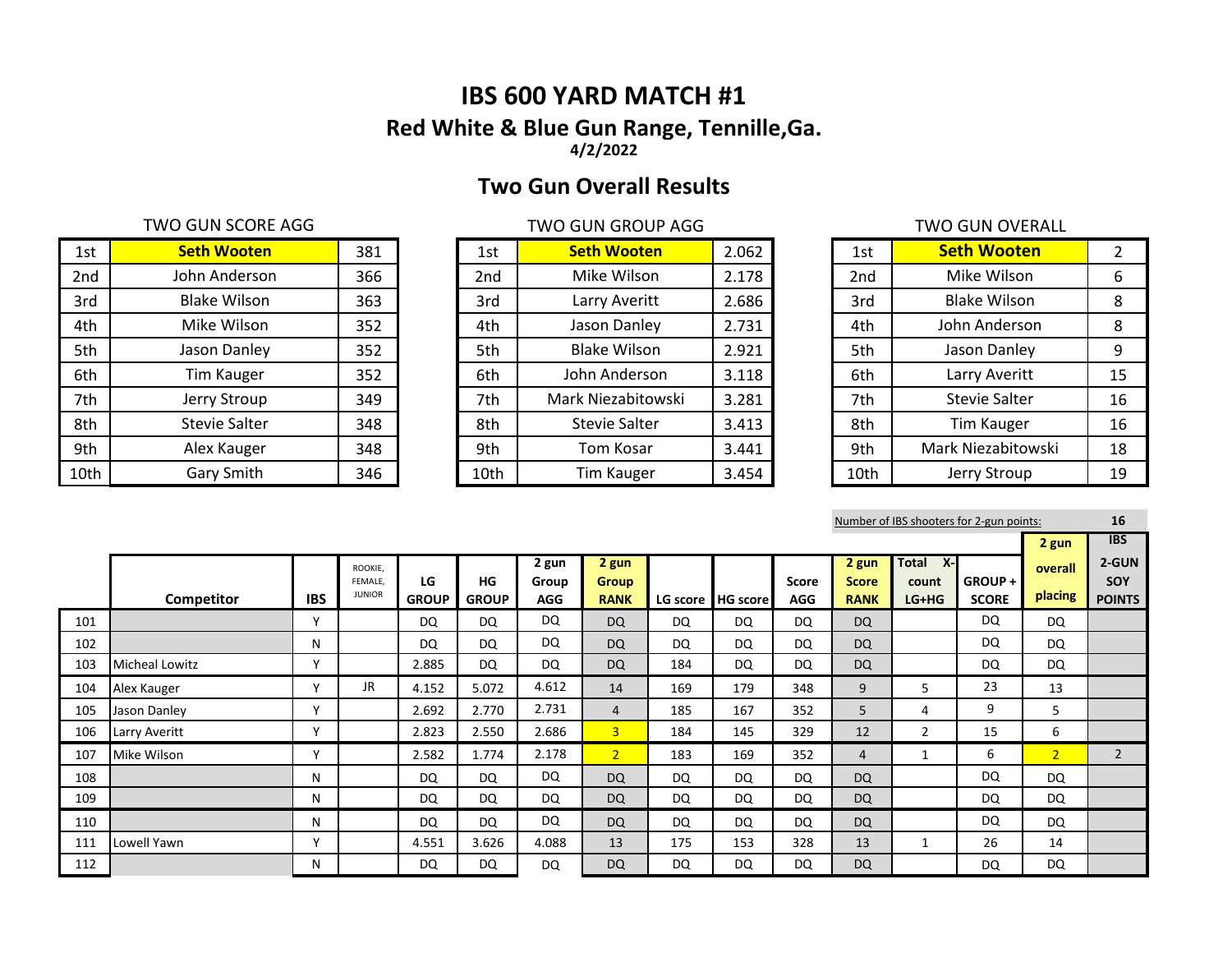|     |                       |            |                                     |                    |                    |                              |                                      |                   |           |                            |                                                 |                                             |                        | 2 gun              | <b>IBS</b>                    |
|-----|-----------------------|------------|-------------------------------------|--------------------|--------------------|------------------------------|--------------------------------------|-------------------|-----------|----------------------------|-------------------------------------------------|---------------------------------------------|------------------------|--------------------|-------------------------------|
|     | Competitor            | <b>IBS</b> | ROOKIE,<br>FEMALE,<br><b>JUNIOR</b> | LG<br><b>GROUP</b> | HG<br><b>GROUP</b> | 2 gun<br>Group<br><b>AGG</b> | 2 gun<br><b>Group</b><br><b>RANK</b> | LG score HG score |           | <b>Score</b><br><b>AGG</b> | 2 <sub>gun</sub><br><b>Score</b><br><b>RANK</b> | $\overline{X}$<br>Total<br>count<br>$LG+HG$ | GROUP+<br><b>SCORE</b> | overall<br>placing | 2-GUN<br>SOY<br><b>POINTS</b> |
| 201 |                       | Y          |                                     | 4.575              | DQ                 | DQ                           | <b>DQ</b>                            | 152               | DQ        | <b>DQ</b>                  | <b>DQ</b>                                       |                                             | DQ                     | DQ                 |                               |
| 202 |                       | N          |                                     | DQ                 | DQ                 | <b>DQ</b>                    | <b>DQ</b>                            | <b>DQ</b>         | DQ        | <b>DQ</b>                  | <b>DQ</b>                                       |                                             | <b>DQ</b>              | DQ                 |                               |
| 203 |                       | N          |                                     | DQ                 | DQ                 | DQ                           | <b>DQ</b>                            | <b>DQ</b>         | DQ        | DQ                         | <b>DQ</b>                                       |                                             | DQ                     | <b>DQ</b>          |                               |
| 204 |                       | N          |                                     | <b>DQ</b>          | <b>DQ</b>          | DQ                           | <b>DQ</b>                            | DQ                | DQ        | DQ                         | <b>DQ</b>                                       |                                             | DQ                     | DQ                 |                               |
| 205 |                       | N          |                                     | <b>DQ</b>          | <b>DQ</b>          | DQ                           | DQ                                   | DQ                | <b>DQ</b> | DQ                         | <b>DQ</b>                                       |                                             | <b>DQ</b>              | DQ                 |                               |
| 206 | <b>Stevie Salter</b>  | Y          |                                     | 3.450              | 3.376              | 3.413                        | $\,8\,$                              | 167               | 181       | 348                        | 8                                               | $\overline{2}$                              | 16                     | $\overline{7}$     |                               |
| 207 |                       | N          |                                     | DQ                 | <b>DQ</b>          | DQ                           | <b>DQ</b>                            | <b>DQ</b>         | DQ        | <b>DQ</b>                  | <b>DQ</b>                                       |                                             | DQ                     | <b>DQ</b>          |                               |
| 208 |                       | N          |                                     | <b>DQ</b>          | DQ                 | DQ                           | <b>DQ</b>                            | <b>DQ</b>         | DQ        | DQ                         | <b>DQ</b>                                       |                                             | <b>DQ</b>              | <b>DQ</b>          |                               |
| 209 | Tom Kosar             | Y          |                                     | 2.939              | 3.944              | 3.441                        | $\boldsymbol{9}$                     | 166               | 160       | 326                        | 14                                              |                                             | 23                     | 12                 |                               |
| 210 | Jerry Stroup          | Y          |                                     | 3.639              | 3.949              | 3.794                        | 12                                   | 165               | 184       | 349                        | $\overline{7}$                                  | 8                                           | 19                     | 10                 |                               |
| 211 |                       | N          |                                     | <b>DQ</b>          | <b>DQ</b>          | DQ                           | <b>DQ</b>                            | <b>DQ</b>         | <b>DQ</b> | DQ                         | <b>DQ</b>                                       |                                             | <b>DQ</b>              | <b>DQ</b>          |                               |
| 212 | Tom Hutchenson        | Y          |                                     | 4.882              | <b>DQ</b>          | <b>DQ</b>                    | <b>DQ</b>                            | 173               | <b>DQ</b> | DQ                         | <b>DQ</b>                                       | $\overline{3}$                              | <b>DQ</b>              | <b>DQ</b>          |                               |
| 301 | <b>Richard Sissel</b> | Y          |                                     | 5.961              | DQ                 | DQ                           | <b>DQ</b>                            | 168               | DQ        | DQ                         | <b>DQ</b>                                       | $\mathbf{1}$                                | DQ                     | <b>DQ</b>          |                               |
| 302 |                       | N          |                                     | DQ                 | DQ                 | DQ                           | <b>DQ</b>                            | <b>DQ</b>         | DQ        | DQ                         | <b>DQ</b>                                       |                                             | <b>DQ</b>              | <b>DQ</b>          |                               |
| 303 |                       | N          |                                     | <b>DQ</b>          | <b>DQ</b>          | DQ                           | <b>DQ</b>                            | <b>DQ</b>         | <b>DQ</b> | DQ                         | <b>DQ</b>                                       |                                             | <b>DQ</b>              | <b>DQ</b>          |                               |
| 304 | Seth Wooten           | Y          |                                     | 1.968              | 2.157              | 2.062                        | $\overline{1}$                       | 193               | 188       | 381                        | $\mathbf{1}$                                    | 4                                           | 2 <sup>1</sup>         | $\overline{1}$     | 3                             |
| 305 | Gary Smith            | Y          |                                     | 3.720              | 3.210              | 3.465                        | 11                                   | 175               | 171       | 346                        | 10                                              | 3                                           | 21                     | 11                 |                               |
| 306 |                       | Υ          | $\mathsf{R}$                        | 3.908              | <b>DQ</b>          | <b>DQ</b>                    | <b>DQ</b>                            | 139               | DQ        | DQ                         | <b>DQ</b>                                       |                                             | <b>DQ</b>              | DQ                 |                               |
| 307 | Mark Niezabitowski    | Y          |                                     | 3.270              | 3.292              | 3.281                        | $\overline{7}$                       | 173               | 172       | 345                        | 11                                              | 4                                           | 18                     | 9                  |                               |
| 308 | John Anderson         | Y          |                                     | 3.959              | 2.277              | 3.118                        | $\boldsymbol{6}$                     | 183               | 183       | 366                        | 2 <sup>2</sup>                                  | $\overline{4}$                              | 8                      | 4                  |                               |
| 309 | <b>Blake Wilson</b>   | Υ          |                                     | 2.723              | 3.120              | 2.921                        | 5                                    | 180               | 183       | 363                        | 3 <sup>1</sup>                                  | 3                                           | 8                      | $\overline{3}$     | $\mathbf{1}$                  |
| 310 | Tim Kauger            | Y          |                                     | 3.091              | 3.817              | 3.454                        | 10                                   | 174               | 178       | 352                        | 6                                               | $\mathbf{1}$                                | 16                     | 8                  |                               |
| 311 |                       | N          |                                     | DQ                 | DQ                 | DQ                           | <b>DQ</b>                            | <b>DQ</b>         | DQ        | DQ                         | <b>DQ</b>                                       |                                             | DQ                     | <b>DQ</b>          |                               |
| 312 | Ronnie Milford        | Y          |                                     | 3.092              | <b>DQ</b>          | DQ                           | <b>DQ</b>                            | 188               | DQ        | DQ                         | <b>DQ</b>                                       | 3                                           | <b>DQ</b>              | <b>DQ</b>          |                               |
| 401 |                       | N          |                                     | DQ                 | DQ                 | <b>DQ</b>                    | <b>DQ</b>                            | <b>DQ</b>         | DQ        | DQ                         | DQ                                              |                                             | <b>DQ</b>              | <b>DQ</b>          |                               |
| 402 |                       | N          |                                     | <b>DQ</b>          | DQ                 | DQ                           | <b>DQ</b>                            | <b>DQ</b>         | DQ        | <b>DQ</b>                  | <b>DQ</b>                                       |                                             | DQ                     | <b>DQ</b>          |                               |
| 403 |                       | N          |                                     | DQ                 | DQ                 | DQ                           | <b>DQ</b>                            | DQ                | DQ        | DQ                         | <b>DQ</b>                                       |                                             | DQ                     | <b>DQ</b>          |                               |
| 404 |                       | N          |                                     | DQ                 | DQ                 | DQ                           | DQ                                   | <b>DQ</b>         | DQ        | DQ                         | <b>DQ</b>                                       |                                             | <b>DQ</b>              | <b>DQ</b>          |                               |
| 405 |                       | N          |                                     | <b>DQ</b>          | DQ                 | DQ                           | <b>DQ</b>                            | <b>DQ</b>         | DQ        | <b>DQ</b>                  | <b>DQ</b>                                       |                                             | <b>DQ</b>              | DQ                 |                               |
| 406 |                       | N          |                                     | DQ                 | DQ                 | <b>DQ</b>                    | <b>DQ</b>                            | <b>DQ</b>         | DQ        | DQ                         | <b>DQ</b>                                       |                                             | DQ                     | <b>DQ</b>          |                               |
| 407 |                       | N          |                                     | DQ                 | DQ                 | DQ                           | <b>DQ</b>                            | <b>DQ</b>         | DQ        | DQ                         | <b>DQ</b>                                       |                                             | <b>DQ</b>              | <b>DQ</b>          |                               |
| 408 |                       | N          |                                     | DQ                 | DQ                 | <b>DQ</b>                    | <b>DQ</b>                            | DQ                | DQ        | DQ                         | <b>DQ</b>                                       |                                             | <b>DQ</b>              | DQ                 |                               |
| 409 |                       | N          |                                     | <b>DQ</b>          | DQ                 | <b>DQ</b>                    | <b>DQ</b>                            | DQ                | DQ        | DQ                         | <b>DQ</b>                                       |                                             | DQ                     | <b>DQ</b>          |                               |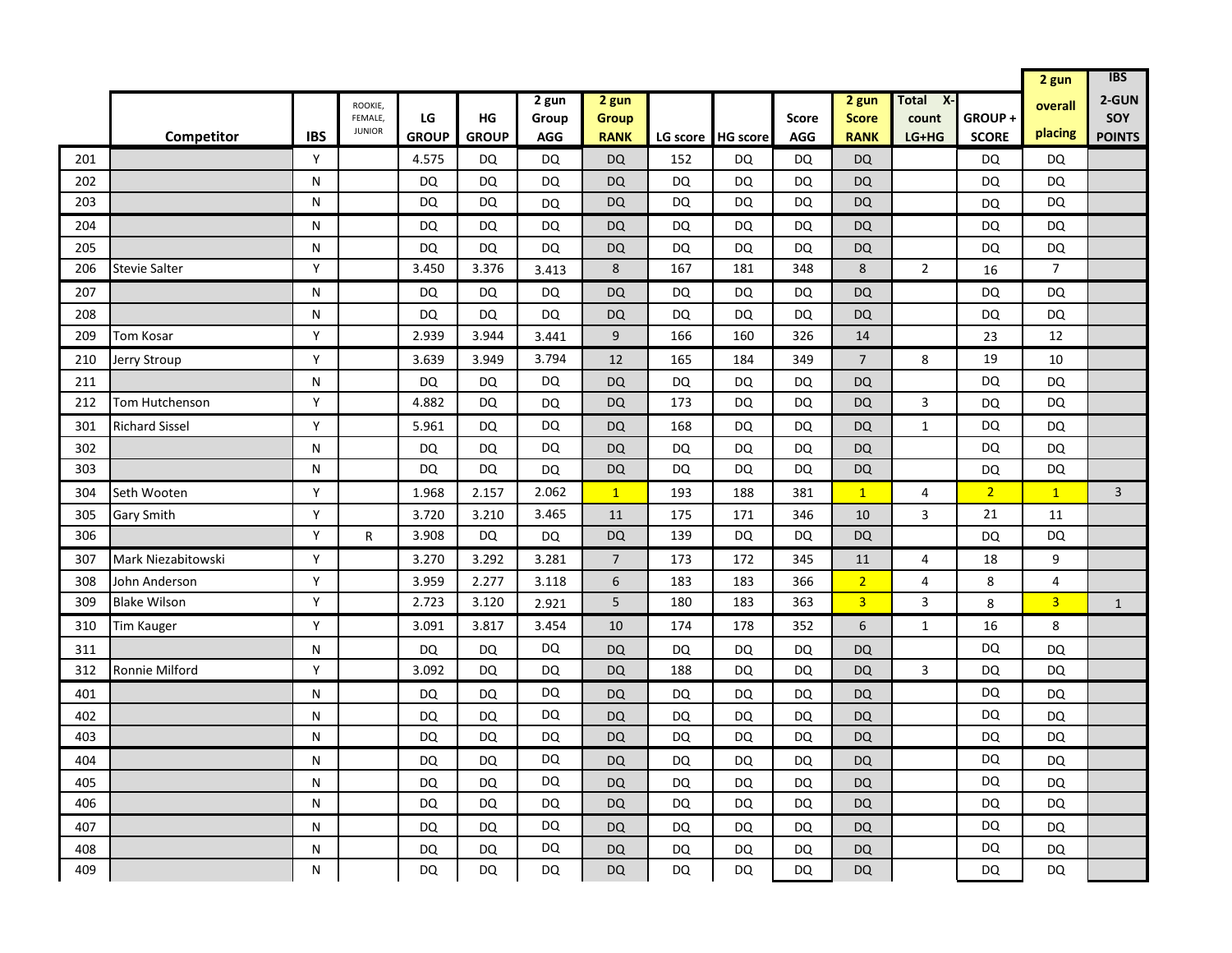#### **4/2/2022 Red White & Blue Gun Range, Tennille,Ga.**

### **LIGHT GUN RESULTS**

**LIGHT GUN GROUP AGG** 

|      | <b>LIGHT GUN SCORE AGG</b> |     |
|------|----------------------------|-----|
| 1ST  | <b>Seth Wooten</b>         | 193 |
| 2ND  | Ronnie Milford             | 188 |
| 3RD  | Jason Danley               | 185 |
| 4TH  | Larry Averitt              | 184 |
| 5TH  | Micheal Lowitz             | 184 |
| 6TH  | Mike Wilson                | 183 |
| 7TH  | John Anderson              | 183 |
| 8TH  | <b>Blake Wilson</b>        | 180 |
| 9TH  | Gary Smith                 | 175 |
| 10TH | Lowell Yawn                | 175 |

| 1ST  | <b>Seth Wooten</b>    | 193 | 1ST             | <b>Seth Wooten</b>    | 1.968 | 1ST  | <b>Seth Wooten</b>    |
|------|-----------------------|-----|-----------------|-----------------------|-------|------|-----------------------|
| 2ND  | Ronnie Milford        | 188 | 2 <sub>nd</sub> | Mike Wilson           | 2.582 | 2ND  | Jason Danley          |
| 3RD  | Jason Danley          | 185 | 3rd             | Jason Danley          | 2.692 | 3RD  | Mike Wilson           |
| 4TH  | Larry Averitt         | 184 | 4th             | <b>Blake Wilson</b>   | 2.723 | 4TH  | Larry Averitt         |
| 5TH  | <b>Micheal Lowitz</b> | 184 | 5th             | Larry Averitt         | 2.823 | 5TH  | <b>Micheal Lowitz</b> |
| 6TH  | Mike Wilson           | 183 | 6th             | <b>Micheal Lowitz</b> | 2.885 | 6TH  | Ronnie Milford        |
| 7TH  | John Anderson         | 183 | 7th             | Tom Kosar             | 2.939 | 7TH  | <b>Blake Wilson</b>   |
| 8TH  | <b>Blake Wilson</b>   | 180 | 8th             | Tim Kauger            | 3.091 | 8TH  | Tim Kauger            |
| 9TH  | Gary Smith            | 175 | 9th             | Ronnie Milford        | 3.092 | 9TH  | Mark Niezabitowski    |
| 10TH | Lowell Yawn           | 175 | 10th            | Mark Niezabitowski    | 3.270 | 10TH | Gary Smith            |

|     | LIGHT GUN SINGLE TARGET HIGHEST SCORE |          |       |     | LIGHT GUN SINGLE TARGET SMALLEST GROUP |    |       | 12th | Tom Kosar                  |    |
|-----|---------------------------------------|----------|-------|-----|----------------------------------------|----|-------|------|----------------------------|----|
| 1ST | Seth Wooten                           | $E \cap$ | 1.827 | 1ST | Seth Wooten                            | 49 | .567  | 13th | <b>Stevie Salter</b>       |    |
| 2ND | Larry Averitt                         | 50       | 2.054 | 2nd | Mark Niezabitowski                     | 36 | 1.651 |      |                            |    |
| 3RD | Seth Wooten                           | 49       | 1.567 | 3rd | Mike Wilson                            | 47 | 1.688 |      | Number of LG IBS shooters: | 21 |

|      | <b>LIGHT GUN OVERALL</b> |    |
|------|--------------------------|----|
| 1ST  | <b>Seth Wooten</b>       | 2  |
| 2ND  | Jason Danley             | 6  |
| 3RD  | Mike Wilson              | 8  |
| 4TH  | Larry Averitt            | 9  |
| 5TH  | Micheal Lowitz           | 11 |
| 6TH  | Ronnie Milford           | 11 |
| 7TH  | <b>Blake Wilson</b>      | 12 |
| 8TH  | <b>Tim Kauger</b>        | 19 |
| 9TH  | Mark Niezabitowski       | 22 |
| 10TH | Gary Smith               | 22 |
| 11th | John Anderson            | 22 |
| 12th | Tom Kosar                | 24 |
| 13th | <b>Stevie Salter</b>     | 27 |

|          |                       |            | RELAY        | ROOKIE,<br>FEMALE. | <b>LG TARGET 2</b><br><b>LG TARGET 1</b> |   |       | <b>LG TARGET 3</b> |  |                       | <b>LG TARGET 4</b> |  |       |       | SCORE SCORE | $\boldsymbol{\mathsf{x}}$ | <b>GROUP</b> | <b>GROUP</b> | (GROUP +       | <b>OVERALL</b> |                | <b>SOY Points</b> |                |                                 |                |   |                |
|----------|-----------------------|------------|--------------|--------------------|------------------------------------------|---|-------|--------------------|--|-----------------------|--------------------|--|-------|-------|-------------|---------------------------|--------------|--------------|----------------|----------------|----------------|-------------------|----------------|---------------------------------|----------------|---|----------------|
|          | Competitor            | <b>IBS</b> | <b>BENCH</b> | <b>JUNIOR</b>      | Score                                    | X | Group |                    |  | Score X Group Score X |                    |  | Group | Score | X           | Group                     | AGG          |              | RANK TOTAL     | AGG            | <b>RANK</b>    | SCORE)            | <b>PLACE</b>   | Score   Group   Overall   Total |                |   |                |
| 1        | <b>Bill Shaver</b>    |            | 101          |                    | DQ                                       |   | DQ    | Dq                 |  |                       | 47                 |  | 2.334 | 47    |             | 4.010                     | <b>DQ</b>    | <b>DQ</b>    |                | DQ             | DQ             | <b>DQ</b>         | DQ             |                                 |                |   |                |
| 2        |                       | N          | 102          |                    |                                          |   |       |                    |  |                       |                    |  |       |       |             |                           | <b>DQ</b>    | <b>DQ</b>    |                | <b>DQ</b>      | DQ             | <b>DQ</b>         | <b>DQ</b>      |                                 |                |   |                |
| 3        | <b>Micheal Lowitz</b> |            | 103          |                    | 47                                       |   | 2.215 | 47                 |  | 1.888                 | 44                 |  | 4.036 | 46    |             | 3.402                     | 184          | 5            |                | 2.885          | 6              | 11                | 5 <sup>1</sup> |                                 |                |   |                |
| $\Delta$ | Alex Kauger           | Y          | 104          | JR.                | 42                                       |   | 5.770 | 48                 |  | 2.240                 | 38                 |  | 2.048 | 41    |             | 6.550                     | 169          | 14           | $\overline{2}$ | 4.152          | 16             | 30 <sup>°</sup>   | 16             |                                 |                |   |                |
| 5        | Jason Danley          |            | 105          |                    | 48                                       |   | 2.130 | 49                 |  | 2.780                 | 44                 |  | 3.156 | 44    |             | 2.702                     | 185          | 3            | $\overline{3}$ | 2.692          | $\overline{3}$ | 6                 | 2 <sup>1</sup> |                                 | $\mathbf{1}$   | 2 |                |
| 6        | Larry Averitt         |            | 106          |                    | 50                                       |   | 2.054 | 49                 |  | 2.654                 | 42                 |  | 2.821 | 43    |             | 3.762                     | 184          |              | $\overline{2}$ | 2.823          |                | 9                 | $\overline{4}$ |                                 |                |   |                |
|          | Mike Wilson           |            | 107          |                    | 47                                       |   | 1.688 | 48                 |  | 2.470                 | 40                 |  | 3.451 | 48    |             | 2.717                     | 183          | 6            | 1              | 2.582          | $\overline{2}$ | 8                 | 3 <sup>1</sup> |                                 | $\overline{2}$ |   | $\overline{3}$ |
| 8        |                       | N          | 108          |                    |                                          |   |       |                    |  |                       |                    |  |       |       |             |                           | <b>DQ</b>    | DQ           |                | <b>DQ</b>      | <b>DQ</b>      | <b>DQ</b>         | DQ             |                                 |                |   |                |
| 9        |                       | N          | 109          |                    |                                          |   |       |                    |  |                       |                    |  |       |       |             |                           | <b>DQ</b>    | DQ           |                | DQ             | DQ             | <b>DQ</b>         | DQ             |                                 |                |   |                |
| 10       |                       | N          | 110          |                    |                                          |   |       |                    |  |                       |                    |  |       |       |             |                           | DQ           | DQ           |                | <b>DQ</b>      | DQ             | <b>DQ</b>         | DQ             |                                 |                |   |                |
| 11       | Lowell Yawn           | <b>V</b>   | 111          |                    | 45                                       |   | 3.360 | 39                 |  | 6.028                 | 45                 |  | 5.203 | 46    |             | 3.614                     | 175          | 10           | $\mathbf{1}$   | 4.551          | 17             | 27                | 14             |                                 |                |   |                |
| 12       |                       | N          | 112          |                    |                                          |   |       |                    |  |                       |                    |  |       |       |             |                           | DQ           | DQ           |                | <b>DQ</b>      | DQ             | <b>DQ</b>         | DQ             |                                 |                |   |                |
| 13       | Larry Archer          |            | 201          |                    | 25                                       |   | 4.981 | 46                 |  | 5.696                 | 45                 |  | 2.463 | 36    |             | 5.158                     | 152          | 19           |                | 4.575          | 18             | 37                | 20             |                                 |                |   |                |
| 14       |                       | Ν          | 202          |                    |                                          |   |       |                    |  |                       |                    |  |       |       |             |                           | <b>DQ</b>    | <b>DQ</b>    |                | DQ             | <b>DQ</b>      | <b>DQ</b>         | <b>DQ</b>      |                                 |                |   |                |
| 15       |                       | N          | 203          |                    |                                          |   |       |                    |  |                       |                    |  |       |       |             |                           | DQ           | DQ           |                | <b>DQ</b>      | DQ             | <b>DQ</b>         | DQ             |                                 |                |   |                |
| 16       |                       | N          | 204          |                    |                                          |   |       |                    |  |                       |                    |  |       |       |             |                           | <b>DQ</b>    | DQ           |                | DQ             | DQ             | <b>DQ</b>         | DQ             |                                 |                |   |                |
| 17       |                       | N          | 205          |                    |                                          |   |       |                    |  |                       |                    |  |       |       |             |                           | <b>DQ</b>    | DQ           |                | DQ             | DQ             | <b>DQ</b>         | DQ             |                                 |                |   |                |
| 18       | <b>Stevie Salter</b>  |            | 206          |                    | 43                                       |   | 4.136 | 45                 |  | 2.230                 | 36                 |  | 4.269 | 43    |             | 3.165                     | 167          | 16           |                | 3.450          | 11             | 27                | 13             |                                 |                |   |                |
| 19       |                       | N          | 207          |                    |                                          |   |       |                    |  |                       |                    |  |       |       |             |                           | <b>DQ</b>    | DQ           |                | <b>DQ</b>      | <b>DQ</b>      | DQ                | DQ             |                                 |                |   |                |
| 20       |                       | N          | 208          |                    |                                          |   |       |                    |  |                       |                    |  |       |       |             |                           | <b>DQ</b>    | DQ           |                | <b>DQ</b>      | DQ             | <b>DQ</b>         | DQ             |                                 |                |   |                |
| 21       | Tom Kosar             |            | 209          |                    | 43                                       |   | 3.084 | 45                 |  | 2.328                 | 40                 |  | 3.590 | 38    |             | 2.752                     | 166          | 17           |                | 2.939          |                | 24                | 12             |                                 |                |   |                |
| 22       | Jerry Stroup          | Y          | 210          |                    | 42                                       |   | 2.631 | 45                 |  | 2.611                 | 39                 |  | 5.505 | 39    |             | 3.808                     | 165          | 18           |                | 3.639          | 12             | 30 <sup>°</sup>   | 15             |                                 |                |   |                |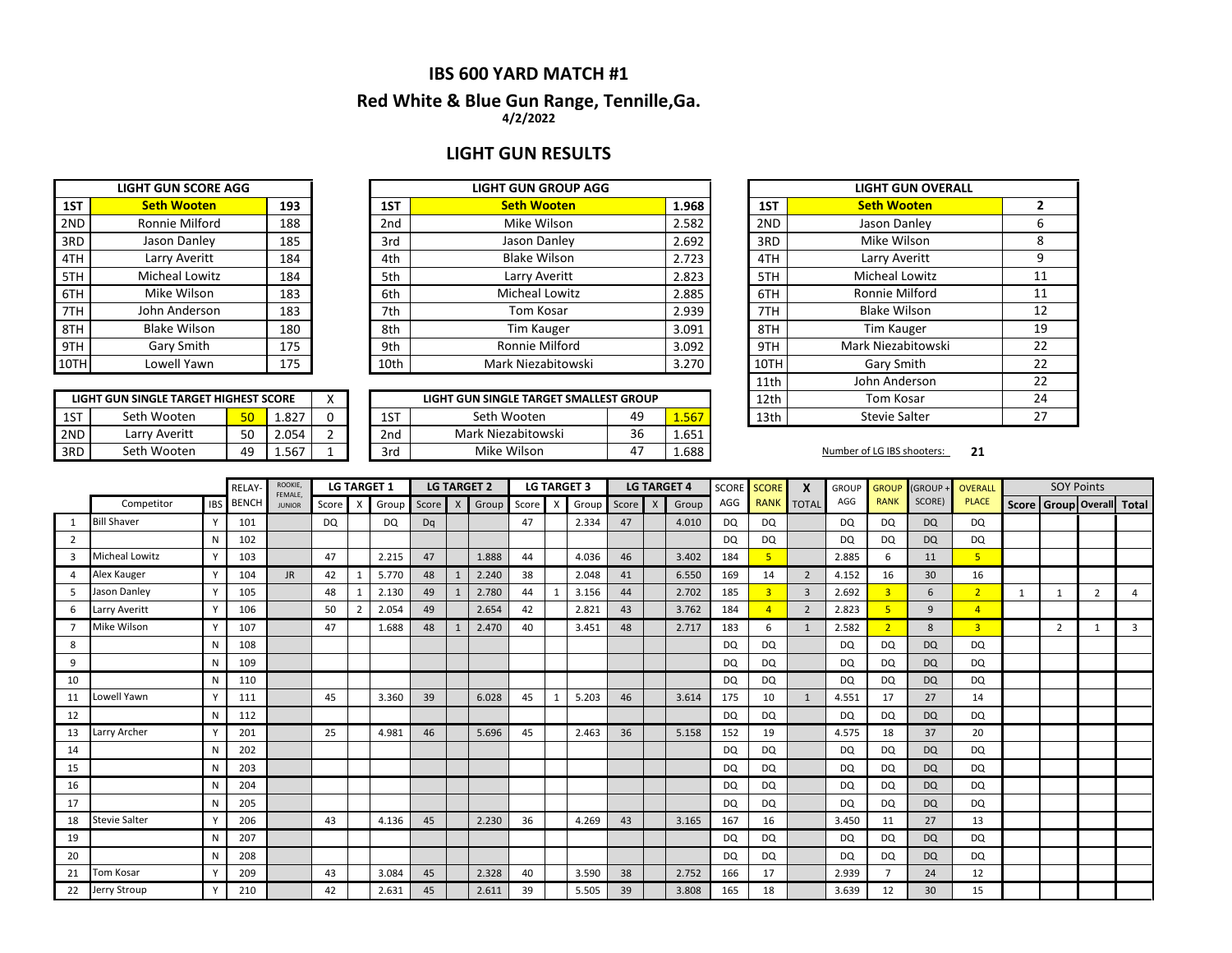|    |                       | RELAY      | ROOKIE,<br>FEMALE. |               |       | <b>LG TARGET 1</b> |       |         | <b>LG TARGET 2</b> |               |    | <b>LG TARGET 3</b> |               | <b>LG TARGET 4</b> |       | SCORE SCORE | $\mathbf{x}$   | <b>GROUP</b>   | <b>GROUP</b> | (GROUP      | OVERALL   |                | <b>SOY Points</b> |   |   |                           |
|----|-----------------------|------------|--------------------|---------------|-------|--------------------|-------|---------|--------------------|---------------|----|--------------------|---------------|--------------------|-------|-------------|----------------|----------------|--------------|-------------|-----------|----------------|-------------------|---|---|---------------------------|
|    | Competitor            | <b>IBS</b> | <b>BENCH</b>       | <b>JUNIOR</b> | Score | $\times$           | Group | Score X |                    | Group Score X |    |                    | Group Score X |                    | Group | AGG         |                | RANK TOTAL     | AGG          | <b>RANK</b> | SCORE)    | <b>PLACE</b>   |                   |   |   | Score Group Overall Total |
| 23 |                       | N          | 211                |               |       |                    |       |         |                    |               |    |                    |               |                    |       | <b>DQ</b>   | DQ             |                | <b>DQ</b>    | <b>DQ</b>   | DQ        | DQ             |                   |   |   |                           |
| 24 | Tom Hutchenson        |            | 212                |               | 47    | 3                  | 4.575 | 38      |                    | 4.350         | 44 |                    | 5.117         | 44                 | 5.486 | 173         | 13             | 3              | 4.882        | 19          | 32        | 17             |                   |   |   |                           |
| 25 | <b>Richard Sissel</b> | Y          | 301                |               | 39    |                    | 3.470 | 43      |                    | 8.571         | 42 |                    | 8.101         | 44                 | 3.702 | 168         | 15             | 1              | 5.961        | 20          | 35        | 19             |                   |   |   |                           |
| 26 |                       | N          | 302                |               |       |                    |       |         |                    |               |    |                    |               |                    |       | DQ          | DQ             |                | <b>DQ</b>    | DQ          | <b>DQ</b> | DQ             |                   |   |   |                           |
| 27 |                       | N          | 303                |               |       |                    |       |         |                    |               |    |                    |               |                    |       | <b>DQ</b>   | <b>DQ</b>      |                | DQ           | DQ          | <b>DQ</b> | <b>DQ</b>      |                   |   |   |                           |
| 28 | Seth Wooten           |            | 304                |               | 48    |                    | 2.253 | 46      |                    | 2.223         | 49 | 1                  | 1.567         | 50                 | 1.827 | 193         | $\mathbf{1}$   | $\mathbf{1}$   | 1.968        | 1           | 2         | $\mathbf{1}$   | 3                 | 3 | 3 | 9                         |
| 29 | Gary Smith            |            | 305                |               | 47    |                    | 3.899 | 47      |                    | 2.388         | 40 |                    | 4.341         | 41                 | 4.250 | 175         | 9              | $\overline{2}$ | 3.720        | 13          | 22        | 10             |                   |   |   |                           |
| 30 | Jason Arrington       |            | 306                | R.            | 39    |                    | 2.099 | 26      |                    | 2.845         | 31 |                    | 5.005         | 43                 | 5.684 | 139         | 20             |                | 3.908        | 14          | 34        | 18             |                   |   |   |                           |
| 31 | Mark Niezabitowski    |            | 307                |               | 46    | $\overline{2}$     | 3.935 | 36      |                    | 1.651         | 47 |                    | 3.705         | 44                 | 3.788 | 173         | 12             | $\overline{2}$ | 3.270        | 10          | 22        | 9              |                   |   |   |                           |
| 32 | John Anderson         | $\vee$     | 308                |               | 48    | $\overline{2}$     | 4.268 | 42      |                    | 5.546         | 49 | $\overline{2}$     | 2.233         | 44                 | 3.788 | 183         | $\overline{7}$ | $\overline{4}$ | 3.959        | 15          | 22        | 11             |                   |   |   |                           |
| 33 | <b>Blake Wilson</b>   | $\vee$     | 309                |               | 43    |                    | 2.795 | 48      | $\overline{2}$     | 2.879         | 47 |                    | 1.755         | 42                 | 3.462 | 180         | 8              | $\overline{2}$ | 2.723        |             | 12        | $\overline{7}$ |                   |   |   |                           |
| 34 | <b>Tim Kauger</b>     |            | 310                |               | 46    |                    | 3.088 | 42      |                    | 3.214         | 44 |                    | 3.548         | 42                 | 2.514 | 174         | 11             |                | 3.091        | 8           | 19        | 8              |                   |   |   |                           |
| 35 |                       | N          | 311                |               |       |                    |       |         |                    |               |    |                    |               |                    |       | <b>DQ</b>   | <b>DQ</b>      |                | <b>DQ</b>    | <b>DQ</b>   | <b>DQ</b> | <b>DQ</b>      |                   |   |   |                           |
| 36 | Ronnie Milford        | <b>V</b>   | 312                |               | 47    |                    | 3.637 | 48      | $\overline{2}$     | 2.603         | 47 |                    | 3.590         | 46                 | 2.538 | 188         | $\overline{2}$ | $\overline{3}$ | 3.092        | 9           | 11        | 6              | 2                 |   |   | $\overline{2}$            |
| 37 |                       | N          | 401                |               |       |                    |       |         |                    |               |    |                    |               |                    |       | DQ          | DQ             |                | <b>DQ</b>    | <b>DQ</b>   | <b>DQ</b> | <b>DQ</b>      |                   |   |   |                           |
| 38 |                       | N          | 402                |               |       |                    |       |         |                    |               |    |                    |               |                    |       | <b>DQ</b>   | DQ             |                | <b>DQ</b>    | DQ          | <b>DQ</b> | DQ             |                   |   |   |                           |
| 39 |                       | N          | 403                |               |       |                    |       |         |                    |               |    |                    |               |                    |       | <b>DQ</b>   | DQ             |                | <b>DQ</b>    | DQ          | <b>DQ</b> | <b>DQ</b>      |                   |   |   |                           |
| 40 |                       | N          | 404                |               |       |                    |       |         |                    |               |    |                    |               |                    |       | DQ          | DQ             |                | <b>DQ</b>    | DQ          | <b>DQ</b> | DQ             |                   |   |   |                           |
| 41 |                       | N          | 405                |               |       |                    |       |         |                    |               |    |                    |               |                    |       | <b>DQ</b>   | DQ             |                | <b>DQ</b>    | DQ          | <b>DQ</b> | DQ             |                   |   |   |                           |
| 42 |                       | N          | 406                |               |       |                    |       |         |                    |               |    |                    |               |                    |       | <b>DQ</b>   | DQ             |                | <b>DQ</b>    | DQ          | <b>DQ</b> | DQ             |                   |   |   |                           |
| 43 |                       | N          | 407                |               |       |                    |       |         |                    |               |    |                    |               |                    |       | DQ          | DQ             |                | <b>DQ</b>    | DQ          | <b>DQ</b> | DQ             |                   |   |   |                           |
| 44 |                       | N          | 408                |               |       |                    |       |         |                    |               |    |                    |               |                    |       | <b>DQ</b>   | DQ             |                | <b>DQ</b>    | DQ          | <b>DQ</b> | DQ             |                   |   |   |                           |
| 45 |                       | N          | 409                |               |       |                    |       |         |                    |               |    |                    |               |                    |       | <b>DQ</b>   | <b>DQ</b>      |                | <b>DQ</b>    | <b>DQ</b>   | <b>DQ</b> | <b>DQ</b>      |                   |   |   |                           |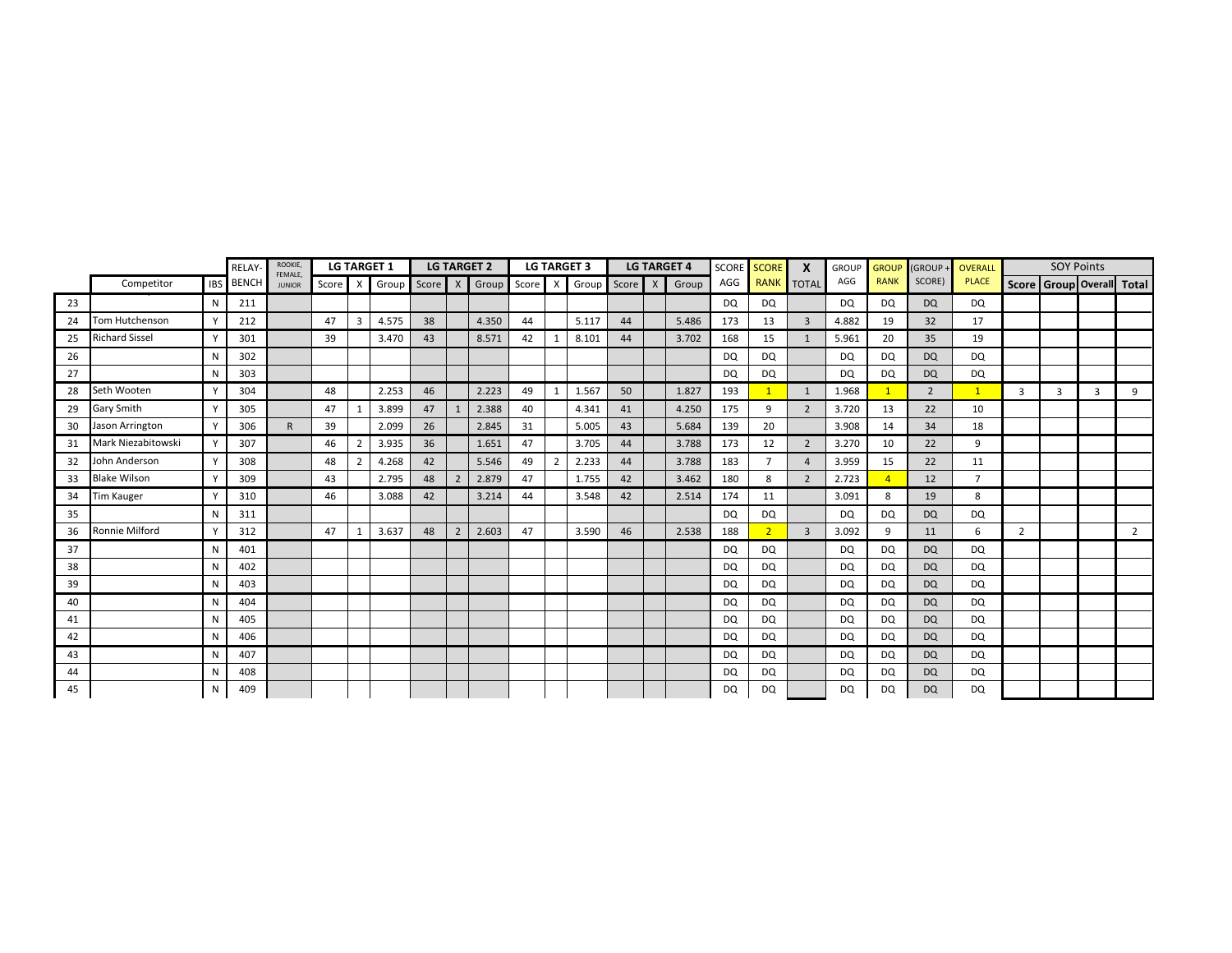#### **Red White & Blue Gun Range, Tennille,Ga. 4/2/2022**

#### **HEAVY GUN RESULTS**

|      | <b>HEAVY GUN SCORE AGG</b> |     |      | <b>HEAVY GUN GROUP AGG</b> |       |
|------|----------------------------|-----|------|----------------------------|-------|
| 1ST  | <b>Seth Wooten</b>         | 188 | 1ST  | <b>Mike Wilson</b>         | 1.774 |
| 2ND  | Jerry Stroup               | 184 | 2nd  | Seth Wooten                | 2.157 |
| 3RD  | John Anderson              | 183 | 3rd  | John Anderson              | 2.277 |
| 4TH  | <b>Blake Wilson</b>        | 183 | 4th  | Larry Averitt              | 2.550 |
| 5TH  | <b>Stevie Salter</b>       | 181 | 5th  | Jason Danley               | 2.770 |
| 6TH  | Alex Kauger                | 179 | 6th  | <b>Blake Wilson</b>        | 3.120 |
| 7TH  | Tim Kauger                 | 178 | 7th  | Gary Smith                 | 3.210 |
| 8TH  | Mark Niezabitowski         | 172 | 8th  | Mark Niezabitowski         | 3.292 |
| 9TH  | Gary Smith                 | 171 | 9th  | <b>Stevie Salter</b>       | 3.376 |
| 10TH | Mike Wilson                | 169 | 10th | Lowell Yawn                | 3.626 |

| 2ND  | Jerry Stroup         | 184 | 2 <sub>nd</sub> | Seth Wooten          | 2.157 | 2ND       |
|------|----------------------|-----|-----------------|----------------------|-------|-----------|
| 3RD  | John Anderson        | 183 | 3rd             | John Anderson        | 2.277 | 3RD       |
| 4TH  | <b>Blake Wilson</b>  | 183 | 4th             | Larry Averitt        | 2.550 | 4TH       |
| 5TH  | <b>Stevie Salter</b> | 181 | 5th             | Jason Danley         | 2.770 | 5TH       |
| 6TH  | Alex Kauger          | 179 | 6th             | <b>Blake Wilson</b>  | 3.120 | 6TH       |
| 7TH  | <b>Tim Kauger</b>    | 178 | 7th             | Gary Smith           | 3.210 | 7TH       |
| 8TH  | Mark Niezabitowski   | 172 | 8th             | Mark Niezabitowski   | 3.292 | 8TH       |
| 9TH  | Gary Smith           | 171 | 9th             | <b>Stevie Salter</b> | 3.376 | 9TH       |
| 10TH | Mike Wilson          | 169 | 10th            | Lowell Yawn          | 3.626 | 10TH      |
|      |                      |     |                 |                      |       | $4.4 + L$ |

|     | <b>HEAVY GUN SINGLE TARGET HIGHEST SCORE</b> |                 |       |  |     | <b>HEAVY GUN SINGLE TARGET SMALLEST GROUP</b> |    |       | 12th | Alex Kauger                |    |
|-----|----------------------------------------------|-----------------|-------|--|-----|-----------------------------------------------|----|-------|------|----------------------------|----|
| 1ST | Jerry Stroup                                 | 50 <sub>1</sub> | 1.209 |  | 1ST | John Anderson                                 | 47 | 0.938 | 13th | Lowell Yawn                |    |
| 2nd | Seth Wooten                                  | EO.             | 2.390 |  | 2ND | Jerry Stroup                                  | 50 | 1.209 |      |                            |    |
| 3rd | Seth Wooten                                  | 49              | 1.983 |  | 3RD | Mike Wilson                                   | 38 | 1.556 |      | Number of HG IBS shooters: | 16 |

| <b>HEAVY GUN GROUP AGG</b>      |    |       |      | <b>HEAVY GUN OVERALL</b> |    |
|---------------------------------|----|-------|------|--------------------------|----|
| <b>Mike Wilson</b>              |    | 1.774 | 1ST  | <b>Seth Wooten</b>       | 3  |
| Seth Wooten                     |    | 2.157 | 2ND  | John Anderson            | 6  |
| John Anderson                   |    | 2.277 | 3RD  | <b>Blake Wilson</b>      | 10 |
| Larry Averitt                   |    | 2.550 | 4TH  | Mike Wilson              | 11 |
| Jason Danley                    |    | 2.770 | 5TH  | <b>Stevie Salter</b>     | 14 |
| <b>Blake Wilson</b>             |    | 3.120 | 6TH  | Jerry Stroup             | 15 |
| Gary Smith                      |    | 3.210 | 7TH  | Jason Danley             | 16 |
| Mark Niezabitowski              |    | 3.292 | 8TH  | Gary Smith               | 16 |
| <b>Stevie Salter</b>            |    | 3.376 | 9TH  | Mark Niezabitowski       | 16 |
| Lowell Yawn                     |    | 3.626 | 10TH | Larry Averitt            | 18 |
|                                 |    |       | 11th | <b>Tim Kauger</b>        | 18 |
| UN SINGLE TARGET SMALLEST GROUP |    |       | 12th | Alex Kauger              | 20 |
| John Anderson                   | 47 | 0.938 | 13th | Lowell Yawn              | 23 |

|                |                      |              | <b>RELAY</b>     | ROOKIE,<br>FEMALE. |       |              | <b>HG TARGET 1</b> |    |   | <b>HG TARGET 2</b>    |    |                | <b>HG TARGET 3</b> |       |                | <b>HG TARGET 4</b> |           | SCORE SCORE    | X              | <b>GROUP</b> | <b>GROUP</b> | (GROUP +  | <b>OVERALL</b> |                                 | <b>SOY Points</b> |   |
|----------------|----------------------|--------------|------------------|--------------------|-------|--------------|--------------------|----|---|-----------------------|----|----------------|--------------------|-------|----------------|--------------------|-----------|----------------|----------------|--------------|--------------|-----------|----------------|---------------------------------|-------------------|---|
|                | Competitor           |              | <b>IBS</b> BENCH | <b>JUNIOR</b>      | Score | $\mathsf{X}$ | Group              |    |   | Score X Group Score X |    |                | Group              | Score | $\mathsf{X}$   | Group              | AGG       |                | RANK TOTAL     | AGG          | <b>RANK</b>  | SCORE)    | <b>PLACE</b>   | Score   Group   Overall   Total |                   |   |
| 1              |                      | N            | 101              |                    |       |              |                    |    |   |                       |    |                |                    |       |                |                    | DQ        | DQ             |                | DQ           | DQ           | <b>DQ</b> | DQ             |                                 |                   |   |
| 2              |                      | N            | 102              |                    |       |              |                    |    |   |                       |    |                |                    |       |                |                    | DQ        | DQ             |                | <b>DQ</b>    | <b>DQ</b>    | <b>DQ</b> | DQ             |                                 |                   |   |
| $\overline{3}$ | Micheal Lowitz       |              | 103              |                    | Dq    |              | dq                 | dq |   | dq                    | 43 |                | 4.545              | 46    |                | 2.454              | <b>DQ</b> | <b>DQ</b>      |                | <b>DQ</b>    | <b>DQ</b>    | <b>DQ</b> | <b>DQ</b>      |                                 |                   |   |
| 4              | Alex Kauger          |              | 104              | JR.                | 47    |              | 3.804              | 45 |   | 6.955                 | 41 |                | 3.740              | 46    | $\overline{2}$ | 5.788              | 179       | 6              | $\overline{3}$ | 5.072        | 14           | 20        | 12             |                                 |                   |   |
| 5              | Jason Danley         |              | 105              |                    | 46    |              | 2.863              | 45 |   | 2.350                 | 37 |                | 3.014              | 39    |                | 2.854              | 167       | 11             | 1              | 2.770        | 5            | 16        | $\overline{7}$ |                                 |                   |   |
| 6              | Larry Averitt        | $\checkmark$ | 106              |                    | 10    |              | 3.340              | 48 |   | 1.561                 | 42 |                | 2.517              | 45    |                | 2.782              | 145       | 14             |                | 2.550        |              | 18        | 10             |                                 |                   |   |
| $\overline{7}$ | Mike Wilson          |              | 107              |                    | 49    |              | 1.995              | 38 |   | 1.556                 | 40 |                | 1.795              | 42    |                | 1.750              | 169       | 10             |                | 1.774        |              | 11        | $\overline{4}$ |                                 | 3                 | 3 |
| 8              |                      | N            | 108              |                    |       |              |                    |    |   |                       |    |                |                    |       |                |                    | <b>DQ</b> | <b>DQ</b>      |                | DQ           | <b>DQ</b>    | <b>DQ</b> | DQ             |                                 |                   |   |
| 9              |                      | N            | 109              |                    |       |              |                    |    |   |                       |    |                |                    |       |                |                    | DQ        | DQ             |                | DQ           | DQ           | <b>DQ</b> | DQ             |                                 |                   |   |
| 10             |                      | N            | 110              |                    |       |              |                    |    |   |                       |    |                |                    |       |                |                    | <b>DQ</b> | DQ             |                | <b>DQ</b>    | DQ           | <b>DQ</b> | DQ             |                                 |                   |   |
| 11             | Lowell Yawn          | $\mathbf v$  | 111              |                    | 33    |              | 3.395              | 45 |   | 4.491                 | 32 |                | 3.816              | 43    |                | 2.800              | 153       | 13             |                | 3.626        | 10           | 23        | 13             |                                 |                   |   |
| 12             |                      | N            | 112              |                    |       |              |                    |    |   |                       |    |                |                    |       |                |                    | <b>DQ</b> | <b>DQ</b>      |                | <b>DQ</b>    | DQ           | <b>DQ</b> | <b>DQ</b>      |                                 |                   |   |
| 13             |                      |              | 201              |                    |       |              |                    |    |   |                       |    |                |                    |       |                |                    | DQ        | DQ             |                | <b>DQ</b>    | DQ           | <b>DQ</b> | DQ             |                                 |                   |   |
| 14             |                      | N            | 202              |                    |       |              |                    |    |   |                       |    |                |                    |       |                |                    | <b>DQ</b> | DQ             |                | <b>DQ</b>    | DQ           | <b>DQ</b> | <b>DQ</b>      |                                 |                   |   |
| 15             |                      | N            | 203              |                    |       |              |                    |    |   |                       |    |                |                    |       |                |                    | DQ        | DQ             |                | <b>DQ</b>    | DQ           | <b>DQ</b> | <b>DQ</b>      |                                 |                   |   |
| 16             |                      | N            | 204              |                    |       |              |                    |    |   |                       |    |                |                    |       |                |                    | <b>DQ</b> | DQ             |                | <b>DQ</b>    | DQ           | <b>DQ</b> | DQ             |                                 |                   |   |
| 17             |                      | N            | 205              |                    |       |              |                    |    |   |                       |    |                |                    |       |                |                    | <b>DQ</b> | DQ             |                | <b>DQ</b>    | <b>DQ</b>    | <b>DQ</b> | DQ             |                                 |                   |   |
| 18             | <b>Stevie Salter</b> |              | 206              |                    | 46    |              | 5.112              | 46 |   | 2.655                 | 46 | $\overline{2}$ | 3.231              | 43    |                | 2.505              | 181       | 5              | $\overline{2}$ | 3.376        | 9            | 14        | 5 <sup>1</sup> |                                 |                   |   |
| 19             |                      |              | 207              |                    |       |              |                    |    |   |                       |    |                |                    |       |                |                    | DQ        | DQ             |                | DQ           | DQ           | <b>DQ</b> | DQ             |                                 |                   |   |
| 20             |                      |              | 208              |                    |       |              |                    |    |   |                       |    |                |                    |       |                |                    | <b>DQ</b> | DQ             |                | <b>DQ</b>    | DQ           | <b>DQ</b> | DQ             |                                 |                   |   |
| 21             | <b>Tom Kosar</b>     |              | 209              |                    | 33    |              | 5.667              | 44 |   | 3.856                 | 44 |                | 4.037              | 39    |                | 2.215              | 160       | 12             |                | 3.944        | 12           | 24        | 14             |                                 |                   |   |
| 22             | Jerry Stroup         | $\checkmark$ | 210              |                    | 38    |              | 8.416              | 49 | 3 | 3.380                 | 47 |                | 2.791              | 50    | $\overline{4}$ | 1.209              | 184       | $\overline{2}$ | 8              | 3.949        | 13           | 15        | 6              | $\mathcal{P}$                   |                   | 2 |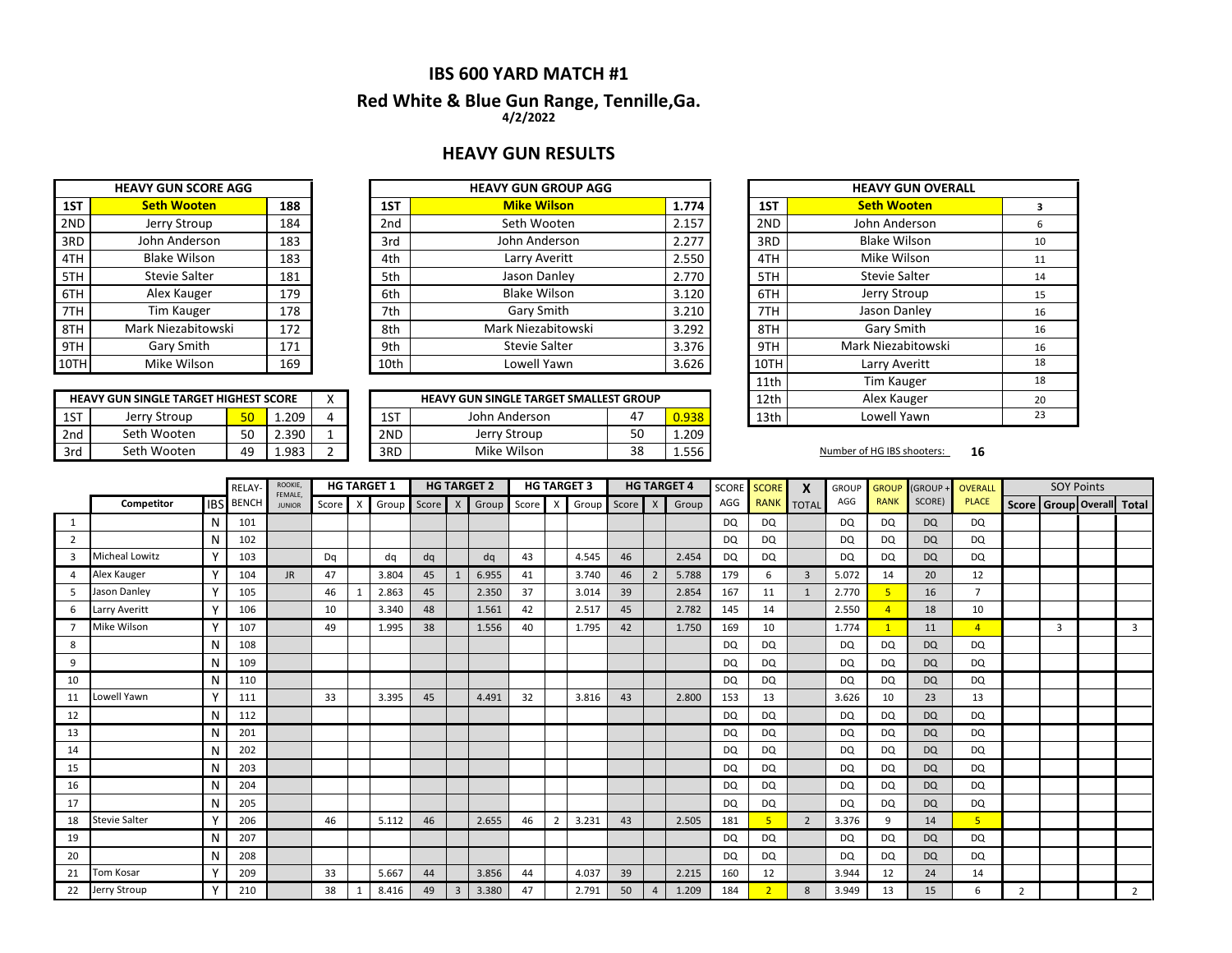|    |                     |              | RELAY        | ROOKIE,                  |       |                | <b>HG TARGET 1</b> |         |              | <b>HG TARGET 2</b>          |    |   | <b>HG TARGET 3</b> |    | <b>HG TARGET 4</b> | SCORE     | <b>SCORE</b>   | X              | <b>GROUP</b> | <b>GROUP</b>   | (GROUP+        | OVERALL        |              | <b>SOY Points</b> |                |                           |
|----|---------------------|--------------|--------------|--------------------------|-------|----------------|--------------------|---------|--------------|-----------------------------|----|---|--------------------|----|--------------------|-----------|----------------|----------------|--------------|----------------|----------------|----------------|--------------|-------------------|----------------|---------------------------|
|    | Competitor          | <b>IBS</b>   | <b>BENCH</b> | FEMALE,<br><b>JUNIOR</b> | Score | $\times$       | Group              | Score X |              | Group Score X Group Score X |    |   |                    |    | Group              | AGG       |                | RANK TOTAL     | AGG          | <b>RANK</b>    | SCORE)         | <b>PLACE</b>   |              |                   |                | Score Group Overall Total |
| 23 |                     | N            | 211          |                          |       |                |                    |         |              |                             |    |   |                    |    |                    | <b>DQ</b> | DQ             |                | DQ           | <b>DQ</b>      | <b>DQ</b>      | DQ             |              |                   |                |                           |
| 24 |                     | N            | 212          |                          |       |                |                    |         |              |                             |    |   |                    |    |                    | DQ        | DQ             |                | DQ           | DQ             | <b>DQ</b>      | DQ             |              |                   |                |                           |
| 25 |                     | N            | 301          |                          |       |                |                    |         |              |                             |    |   |                    |    |                    | DQ        | DQ             |                | DQ           | DQ             | <b>DQ</b>      | DQ             |              |                   |                |                           |
| 26 |                     | N            | 302          |                          |       |                |                    |         |              |                             |    |   |                    |    |                    | DQ        | DQ             |                | DQ           | DQ             | <b>DQ</b>      | DQ             |              |                   |                |                           |
| 27 |                     | N            | 303          |                          |       |                |                    |         |              |                             |    |   |                    |    |                    | DQ        | DQ             |                | DQ           | DQ             | <b>DQ</b>      | DQ             |              |                   |                |                           |
| 28 | Seth Wooten         | Y            | 304          |                          | 49    | $\overline{2}$ | 1.983              | 46      |              | 2.242                       | 50 |   | 2.390              | 43 | 2.014              | 188       | $\mathbf{1}$   | $\overline{3}$ | 2.157        | 2 <sup>1</sup> | $\overline{3}$ | $\mathbf{1}$   | 3            | $\overline{2}$    | 3              | 8                         |
| 29 | <b>Gary Smith</b>   |              | 305          |                          | 44    |                | 2.633              | 46      | 1            | 3.478                       | 41 |   | 3.050              | 40 | 3.677              | 171       | 9              | 1              | 3.210        | $\overline{7}$ | 16             | 8              |              |                   |                |                           |
| 30 |                     | N            | 306          |                          |       |                |                    |         |              |                             |    |   |                    |    |                    | DQ        | <b>DQ</b>      |                | DQ           | DQ             | <b>DQ</b>      | <b>DQ</b>      |              |                   |                |                           |
| 31 | Mark Niezabitowski  |              | 307          |                          | 45    | 1              | 5.002              | 35      |              | 2.791                       | 49 | 1 | 2.198              | 43 | 3.177              | 172       | 8              | $\overline{2}$ | 3.292        | 8              | 16             | 9              |              |                   |                |                           |
| 32 | John Anderson       | Y            | 308          |                          | 47    |                | 2.628              | 47      |              | 0.938                       | 44 |   | 3.104              | 45 | 2.436              | 183       | $\overline{3}$ |                | 2.277        | $\overline{3}$ | 6              | 2 <sup>2</sup> | $\mathbf{1}$ | $\mathbf{1}$      | $\overline{2}$ | $\overline{a}$            |
| 33 | <b>Blake Wilson</b> | $\mathsf{v}$ | 309          |                          | 46    |                | 3.786              | 48      | $\mathbf{1}$ | 3.811                       | 47 |   | 2.526              | 42 | 2.355              | 183       | $\overline{A}$ | 1              | 3.120        | 6              | 10             | $\overline{3}$ |              |                   | 1              | $\mathbf{1}$              |
| 34 | Tim Kauger          | N            | 310          |                          | 40    |                | 4.099              | 45      | 1            | 4.193                       | 48 |   | 3.304              | 45 | 3.672              | 178       | $\overline{7}$ | 1              | 3.817        | 11             | 18             | 11             |              |                   |                |                           |
| 35 |                     | N            | 311          |                          |       |                |                    |         |              |                             |    |   |                    |    |                    | <b>DQ</b> | DQ             |                | DQ           | <b>DQ</b>      | <b>DQ</b>      | <b>DQ</b>      |              |                   |                |                           |
| 36 | Ronnie Milford      | Y            | 312          |                          | 42    |                | 3.192              | 42      |              | 2.200                       | Dq |   | dq                 | dq | dq                 | DQ        | DQ             |                | DQ           | DQ             | <b>DQ</b>      | DQ             |              |                   |                |                           |
| 37 |                     | N            | 401          |                          |       |                |                    |         |              |                             |    |   |                    |    |                    | <b>DQ</b> | DQ             |                | DQ           | <b>DQ</b>      | <b>DQ</b>      | DQ             |              |                   |                |                           |
| 38 |                     | N            | 402          |                          |       |                |                    |         |              |                             |    |   |                    |    |                    | <b>DQ</b> | DQ             |                | DQ           | DQ             | <b>DQ</b>      | DQ             |              |                   |                |                           |
| 39 |                     | N            | 403          |                          |       |                |                    |         |              |                             |    |   |                    |    |                    | DQ        | DQ             |                | DQ           | DQ             | <b>DQ</b>      | <b>DQ</b>      |              |                   |                |                           |
| 40 |                     | N            | 404          |                          |       |                |                    |         |              |                             |    |   |                    |    |                    | DQ        | DQ             |                | DQ           | DQ             | DQ             | DQ             |              |                   |                |                           |
| 41 |                     | N            | 405          |                          |       |                |                    |         |              |                             |    |   |                    |    |                    | <b>DQ</b> | DQ             |                | DQ           | DQ             | <b>DQ</b>      | DQ             |              |                   |                |                           |
| 42 |                     | N            | 406          |                          |       |                |                    |         |              |                             |    |   |                    |    |                    | DQ        | DQ             |                | DQ           | DQ             | <b>DQ</b>      | DQ             |              |                   |                |                           |
| 43 |                     | N            | 407          |                          |       |                |                    |         |              |                             |    |   |                    |    |                    | <b>DQ</b> | DQ             |                | DQ           | DQ             | <b>DQ</b>      | DQ             |              |                   |                |                           |
| 44 |                     | N            | 408          |                          |       |                |                    |         |              |                             |    |   |                    |    |                    | <b>DQ</b> | DQ             |                | DQ           | DQ             | <b>DQ</b>      | DQ             |              |                   |                |                           |
| 45 |                     | N            | 409          |                          |       |                |                    |         |              |                             |    |   |                    |    |                    | <b>DQ</b> | DQ             |                | <b>DQ</b>    | <b>DQ</b>      | <b>DQ</b>      | <b>DQ</b>      |              |                   |                |                           |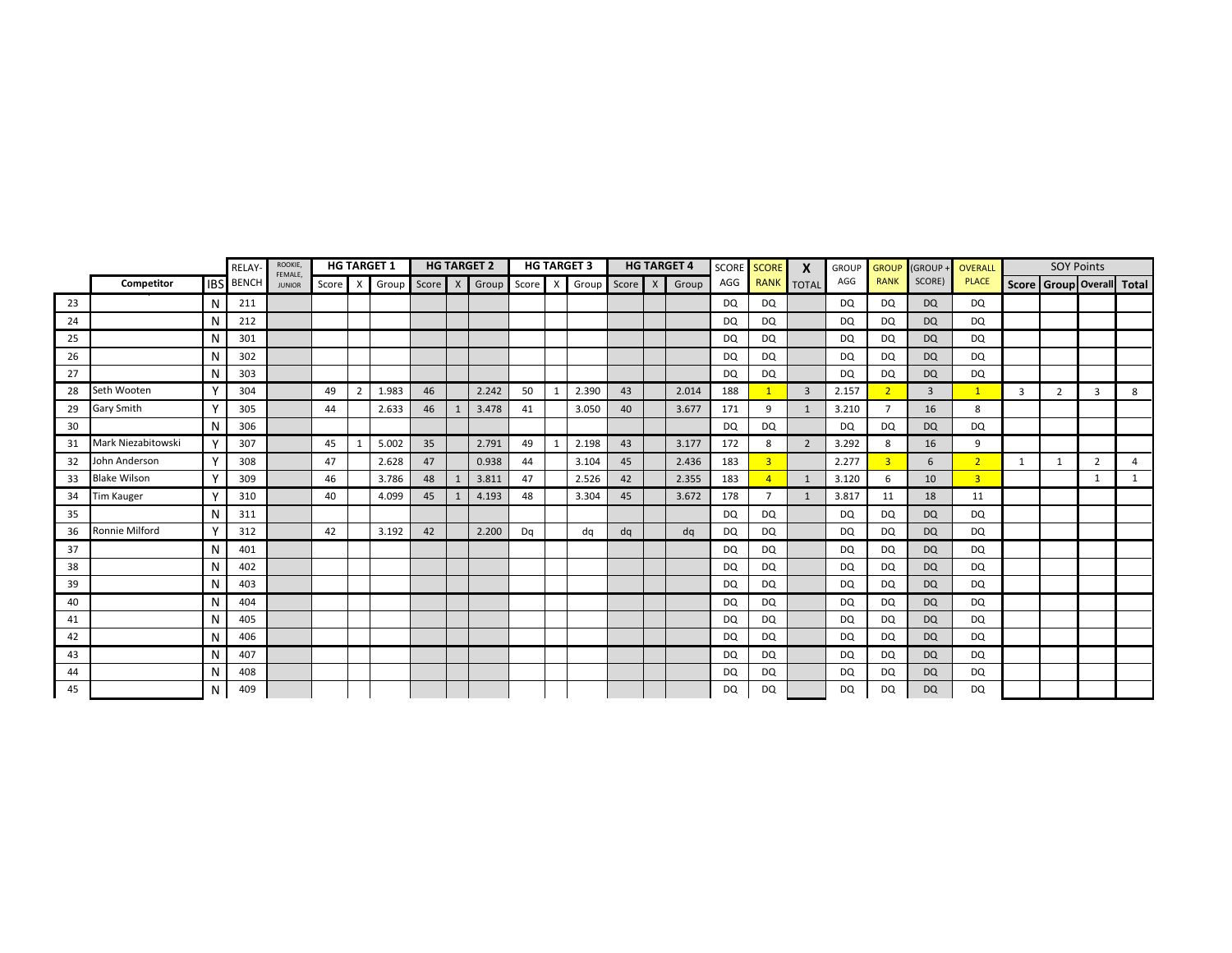## **Red White & Blue Gun Range, Tennille,Ga. Light Gun Equipment List 4/2/2022**

|                  | Competitor | Caliber                      | Action | Barrel | Stock | Scope | Powder | Bullet | Gunsmith |
|------------------|------------|------------------------------|--------|--------|-------|-------|--------|--------|----------|
| $\mathbf{1}$     |            | LG                           |        |        |       |       |        |        |          |
| $\overline{2}$   |            | $\mathsf{LG}$                |        |        |       |       |        |        |          |
| $\overline{3}$   |            | ${\sf LG}$                   |        |        |       |       |        |        |          |
| $\overline{4}$   |            | LG                           |        |        |       |       |        |        |          |
| 5                |            | LG                           |        |        |       |       |        |        |          |
| $\boldsymbol{6}$ |            | $\mathsf{LG}$                |        |        |       |       |        |        |          |
| $\overline{7}$   |            | $\mathsf{LG}$                |        |        |       |       |        |        |          |
| $\,$ 8 $\,$      |            | LG                           |        |        |       |       |        |        |          |
| 9                |            | $\mathsf{LG}$                |        |        |       |       |        |        |          |
| $10\,$           |            | $\mathsf{LG}$                |        |        |       |       |        |        |          |
| $11\,$           |            | LG                           |        |        |       |       |        |        |          |
| 12               |            | LG                           |        |        |       |       |        |        |          |
| $13\,$           |            | $\mathsf{LG}$                |        |        |       |       |        |        |          |
| 14               |            | LG                           |        |        |       |       |        |        |          |
| 15               |            | LG                           |        |        |       |       |        |        |          |
| 16               |            | $\mathsf{LG}$                |        |        |       |       |        |        |          |
| $17\,$           |            | LG                           |        |        |       |       |        |        |          |
| 18               |            | LG                           |        |        |       |       |        |        |          |
| 19               |            | $\mathsf{LG}$                |        |        |       |       |        |        |          |
| $20\,$           |            | $\mathsf{LG}\hspace{0.01in}$ |        |        |       |       |        |        |          |
| $21\,$           |            | LG                           |        |        |       |       |        |        |          |
| $22\,$           |            | $\mathsf{LG}$                |        |        |       |       |        |        |          |
| 23               |            | ${\sf LG}$                   |        |        |       |       |        |        |          |
| 24               |            | $\mathsf{LG}$                |        |        |       |       |        |        |          |
| 25               |            | ${\sf LG}$                   |        |        |       |       |        |        |          |
| $26\,$           |            | $\mathsf{LG}$                |        |        |       |       |        |        |          |
| $27$             |            | ${\sf LG}$                   |        |        |       |       |        |        |          |
| 28               |            | LG                           |        |        |       |       |        |        |          |
| 29               |            | LG                           |        |        |       |       |        |        |          |
| 30               |            | $\mathsf{LG}$                |        |        |       |       |        |        |          |
| 31               |            | LG                           |        |        |       |       |        |        |          |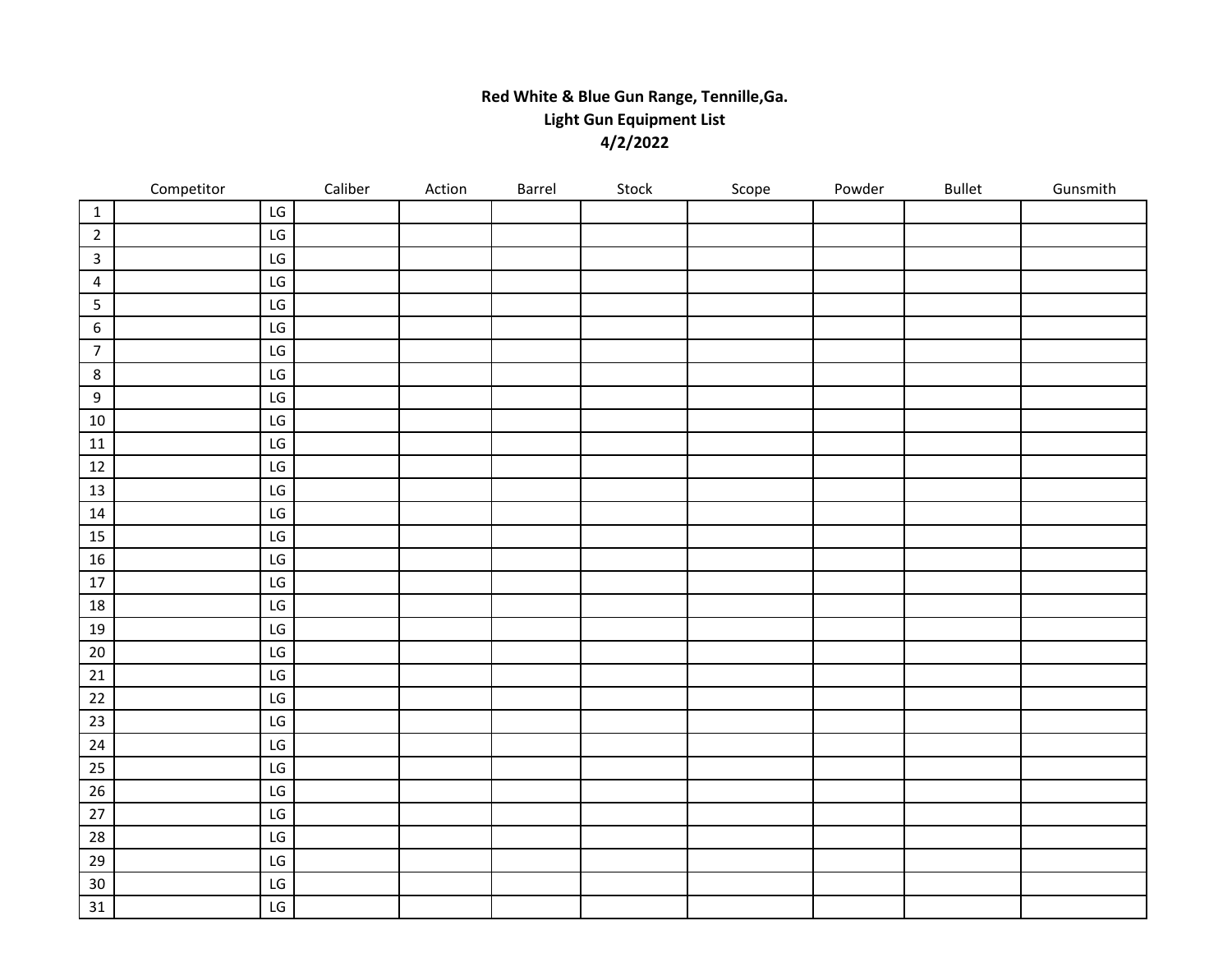## **Red White & Blue Gun Range, Tennille,Ga. Light Gun Equipment List 4/2/2022**

|    | Competitor |    | Caliber | Action | Barrel | Stock | Scope | Powder | <b>Bullet</b> | Gunsmith |
|----|------------|----|---------|--------|--------|-------|-------|--------|---------------|----------|
| 32 |            | LG |         |        |        |       |       |        |               |          |
| 33 |            | LG |         |        |        |       |       |        |               |          |
| 34 |            | LG |         |        |        |       |       |        |               |          |
| 35 |            | LG |         |        |        |       |       |        |               |          |
| 36 |            | LG |         |        |        |       |       |        |               |          |
| 37 |            | LG |         |        |        |       |       |        |               |          |
| 38 |            | LG |         |        |        |       |       |        |               |          |
| 39 |            | LG |         |        |        |       |       |        |               |          |
| 40 |            | LG |         |        |        |       |       |        |               |          |
| 41 |            | LG |         |        |        |       |       |        |               |          |
| 42 |            | LG |         |        |        |       |       |        |               |          |
| 43 |            | LG |         |        |        |       |       |        |               |          |
| 44 |            | LG |         |        |        |       |       |        |               |          |
| 45 |            | LG |         |        |        |       |       |        |               |          |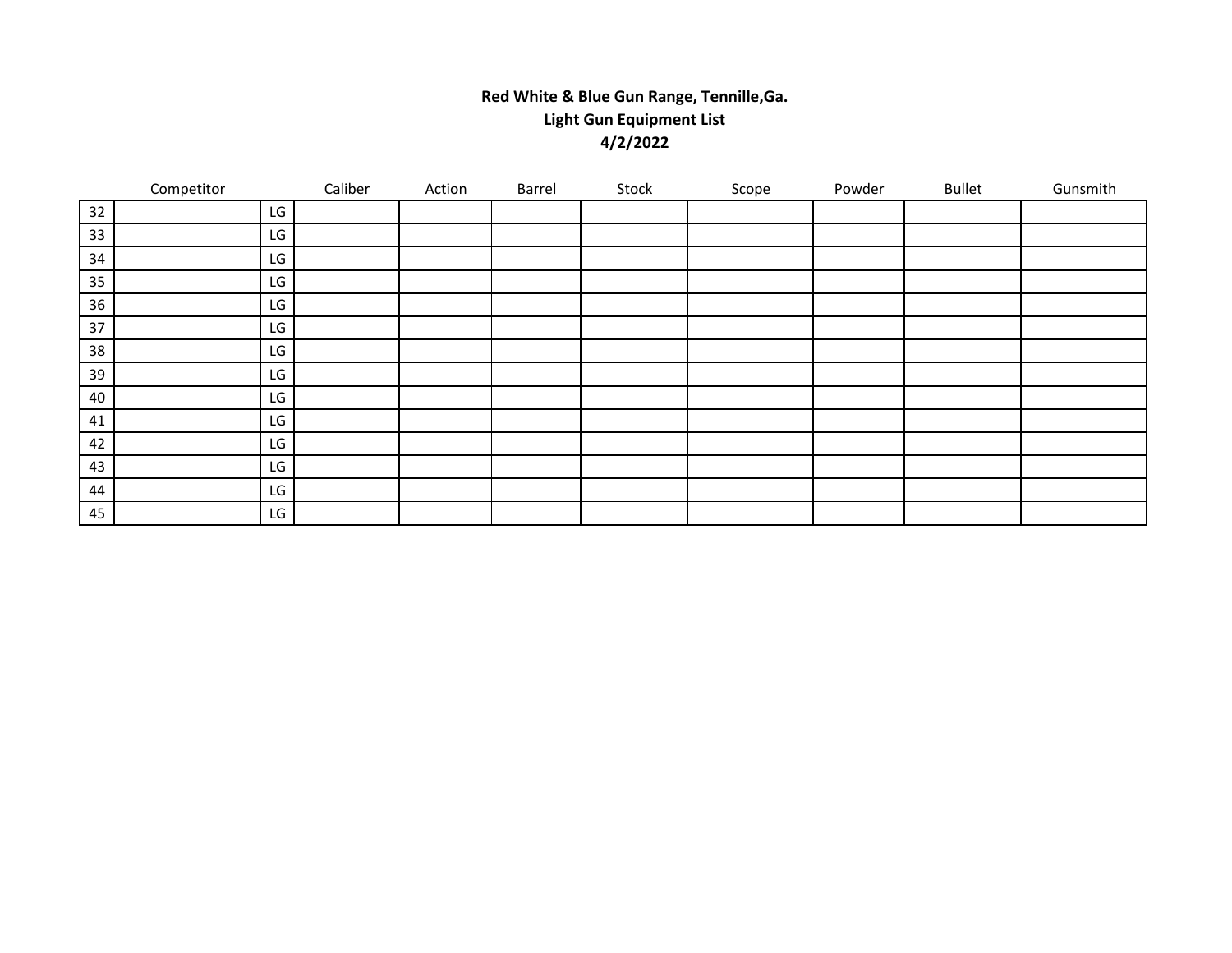## **Red White & Blue Gun Range, Tennille,Ga. Heavy Gun Equipment List 4/2/2022**

|                  | Competitor |               | Caliber | Action | Barrel | Stock | Scope | Powder | <b>Bullet</b> | Gunsmith |
|------------------|------------|---------------|---------|--------|--------|-------|-------|--------|---------------|----------|
| $\mathbf{1}$     |            | $\mathsf{HG}$ |         |        |        |       |       |        |               |          |
| $\overline{2}$   |            | $\mathsf{HG}$ |         |        |        |       |       |        |               |          |
| $\mathbf{3}$     |            | $\mathsf{HG}$ |         |        |        |       |       |        |               |          |
| $\overline{4}$   |            | $\mathsf{HG}$ |         |        |        |       |       |        |               |          |
| $5\phantom{.}$   |            | $\mathsf{HG}$ |         |        |        |       |       |        |               |          |
| $\boldsymbol{6}$ |            | $\mathsf{HG}$ |         |        |        |       |       |        |               |          |
| $\overline{7}$   |            | $\mathsf{HG}$ |         |        |        |       |       |        |               |          |
| 8                |            | $\mathsf{HG}$ |         |        |        |       |       |        |               |          |
| 9                |            | $\mathsf{HG}$ |         |        |        |       |       |        |               |          |
| $10\,$           |            | $\mathsf{HG}$ |         |        |        |       |       |        |               |          |
| 11               |            | $\mathsf{HG}$ |         |        |        |       |       |        |               |          |
| $12\,$           |            | $\mathsf{HG}$ |         |        |        |       |       |        |               |          |
| 13               |            | $\mathsf{HG}$ |         |        |        |       |       |        |               |          |
| 14               |            | HG            |         |        |        |       |       |        |               |          |
| 15               |            | HG            |         |        |        |       |       |        |               |          |
| 16               |            | $\mathsf{HG}$ |         |        |        |       |       |        |               |          |
| 17               |            | HG            |         |        |        |       |       |        |               |          |
| 18               |            | $\mathsf{HG}$ |         |        |        |       |       |        |               |          |
| 19               |            | HG            |         |        |        |       |       |        |               |          |
| $20\,$           |            | $\mathsf{HG}$ |         |        |        |       |       |        |               |          |
| $21\,$           |            | HG            |         |        |        |       |       |        |               |          |
| $22\,$           |            | $\mathsf{HG}$ |         |        |        |       |       |        |               |          |
| 23               |            | $\mathsf{HG}$ |         |        |        |       |       |        |               |          |
| 24               |            | $\mathsf{HG}$ |         |        |        |       |       |        |               |          |
| 25               |            | $\mathsf{HG}$ |         |        |        |       |       |        |               |          |
| 26               |            | $\mathsf{HG}$ |         |        |        |       |       |        |               |          |
| $27$             |            | $\mathsf{HG}$ |         |        |        |       |       |        |               |          |
| 28               |            | $\mathsf{HG}$ |         |        |        |       |       |        |               |          |
| 29               |            | $\mathsf{HG}$ |         |        |        |       |       |        |               |          |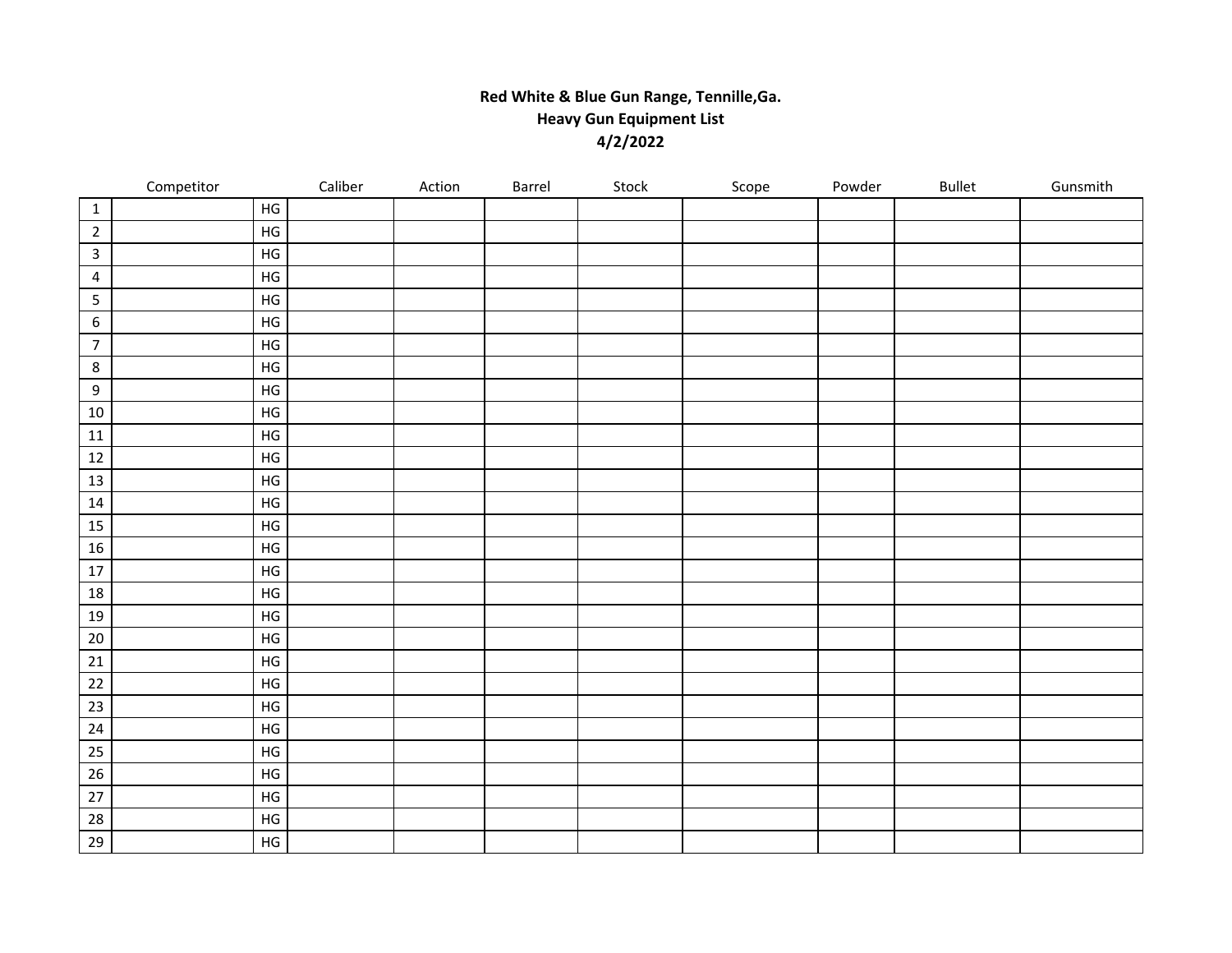## **Red White & Blue Gun Range, Tennille,Ga. Heavy Gun Equipment List 4/2/2022**

|    | Competitor    | Caliber | Action | Barrel | Stock | Scope | Powder | <b>Bullet</b> | Gunsmith |
|----|---------------|---------|--------|--------|-------|-------|--------|---------------|----------|
| 30 | HG            |         |        |        |       |       |        |               |          |
| 31 | HG            |         |        |        |       |       |        |               |          |
| 32 | HG            |         |        |        |       |       |        |               |          |
| 33 | HG            |         |        |        |       |       |        |               |          |
| 34 | HG            |         |        |        |       |       |        |               |          |
| 35 | $\mathsf{HG}$ |         |        |        |       |       |        |               |          |
| 36 | HG            |         |        |        |       |       |        |               |          |
| 37 | $\mathsf{HG}$ |         |        |        |       |       |        |               |          |
| 38 | HG            |         |        |        |       |       |        |               |          |
| 39 | HG            |         |        |        |       |       |        |               |          |
| 40 | HG            |         |        |        |       |       |        |               |          |
| 41 | $\mathsf{HG}$ |         |        |        |       |       |        |               |          |
| 42 | $\mathsf{HG}$ |         |        |        |       |       |        |               |          |
| 43 | HG            |         |        |        |       |       |        |               |          |
| 44 | HG            |         |        |        |       |       |        |               |          |
| 45 | HG            |         |        |        |       |       |        |               |          |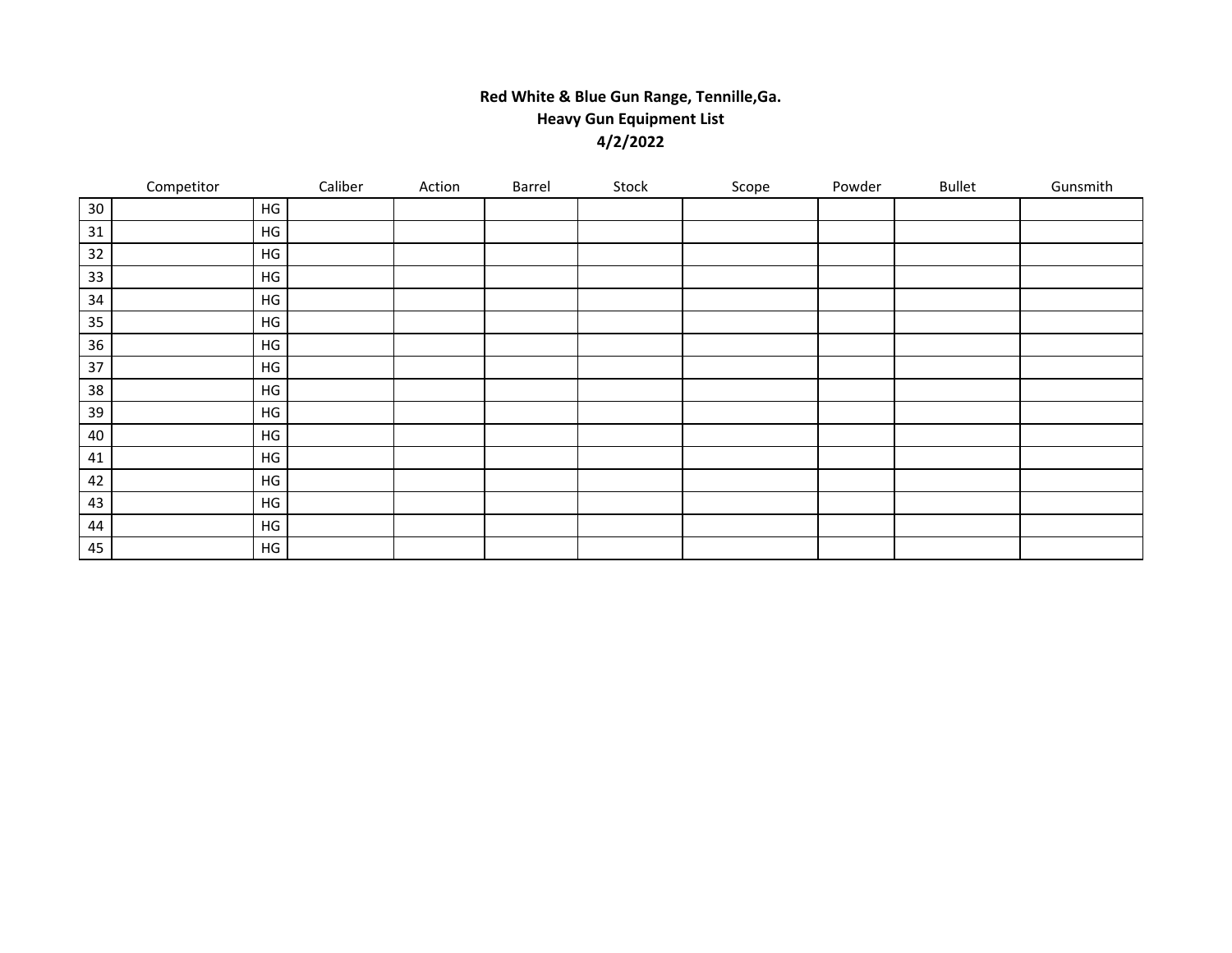### IBS 600 YARD MATCH #1 Red White & Blue Gun Range, Tennille,Ga. 4/2/2022

## Total IBS points awarded for this match

|     |    | Light gun name        | LG points      |               | Heavy gun name       | HG points      | 2-gun<br>points | Total          |
|-----|----|-----------------------|----------------|---------------|----------------------|----------------|-----------------|----------------|
| 101 | LG | <b>Bill Shaver</b>    |                | HG            | 0                    |                |                 |                |
| 102 | LG | 0                     |                | HG            | 0                    |                |                 |                |
| 103 | LG | Micheal Lowitz        |                | HG            | Micheal Lowitz       |                |                 |                |
| 104 | LG | Alex Kauger           |                | HG            | Alex Kauger          |                |                 |                |
| 105 | LG | Jason Danley          | 4              | HG            | Jason Danley         |                |                 | 4              |
| 106 | LG | Larry Averitt         |                | HG            | Larry Averitt        |                |                 |                |
| 107 | LG | Mike Wilson           | 3              | HG            | Mike Wilson          | 3              | $\overline{2}$  | 8              |
| 108 | LG | 0                     |                | HG            | 0                    |                |                 |                |
| 109 | LG | 0                     |                | HG            | 0                    |                |                 |                |
| 110 | LG | 0                     |                | HG            | 0                    |                |                 |                |
| 111 | LG | Lowell Yawn           |                | HG            | Lowell Yawn          |                |                 |                |
| 112 | LG | 0                     |                | HG            | 0                    |                |                 |                |
| 201 | LG | Larry Archer          |                | HG            | 0                    |                |                 |                |
| 202 | LG | 0                     |                | HG            | 0                    |                |                 |                |
| 203 | LG | 0                     |                | HG            | 0                    |                |                 |                |
| 204 | LG | 0                     |                | HG            | 0                    |                |                 |                |
| 205 | LG | 0                     |                | HG            | 0                    |                |                 |                |
| 206 | LG | <b>Stevie Salter</b>  |                | HG            | <b>Stevie Salter</b> |                |                 |                |
| 207 | LG | 0                     |                | HG            | 0                    |                |                 |                |
| 208 | LG | 0                     |                | HG            | 0                    |                |                 |                |
| 209 | LG | <b>Tom Kosar</b>      |                | HG            | Tom Kosar            |                |                 |                |
| 210 | LG | Jerry Stroup          |                | HG            | Jerry Stroup         | $\overline{2}$ |                 | $\overline{2}$ |
| 211 | LG | 0                     |                | HG            | 0                    |                |                 |                |
| 212 | LG | Tom Hutchenson        |                | HG            | 0                    |                |                 |                |
| 301 | LG | <b>Richard Sissel</b> |                | HG            | 0                    |                |                 |                |
| 302 | LG | 0                     |                | HG            | 0                    |                |                 |                |
| 303 | LG | 0                     |                | HG            | 0                    |                |                 |                |
| 304 | LG | Seth Wooten           | 9              | HG            | Seth Wooten          | 8              | 3               | 20             |
| 305 | LG | Gary Smith            |                | HG            | Gary Smith           |                |                 |                |
| 306 | LG | Jason Arrington       |                | HG            | 0                    |                |                 |                |
| 307 | LG | Mark Niezabitowski    |                | HG            | Mark Niezabitowski   |                |                 |                |
| 308 | LG | John Anderson         |                | HG            | John Anderson        | 4              |                 | 4              |
| 309 | LG | <b>Blake Wilson</b>   |                | HG            | <b>Blake Wilson</b>  | $\overline{1}$ | $\overline{1}$  | $\overline{2}$ |
| 310 | LG | Tim Kauger            |                | $\mathsf{HG}$ | Tim Kauger           |                |                 |                |
| 311 | LG | 0                     |                | HG            | 0                    |                |                 |                |
| 312 | LG | Ronnie Milford        | $\overline{2}$ | HG            | Ronnie Milford       |                |                 | $\overline{2}$ |
| 401 | LG | 0                     |                | HG            | 0                    |                |                 |                |
| 402 | LG | 0                     |                | HG            | 0                    |                |                 |                |
| 403 | LG | 0                     |                | HG            | 0                    |                |                 |                |
| 404 | LG | 0                     |                | HG            | 0                    |                |                 |                |
| 405 | LG | 0                     |                | HG            | $\mathsf 0$          |                |                 |                |
| 406 | LG | 0                     |                | HG            | 0                    |                |                 |                |
| 407 | LG | 0                     |                | HG            | 0                    |                |                 |                |
| 408 | LG | 0                     |                | HG            | 0                    |                |                 |                |
| 409 | LG | 0                     |                | HG            | 0                    |                |                 |                |

\*only use total if names in LG/HG match

If names do not match use LG and HG columns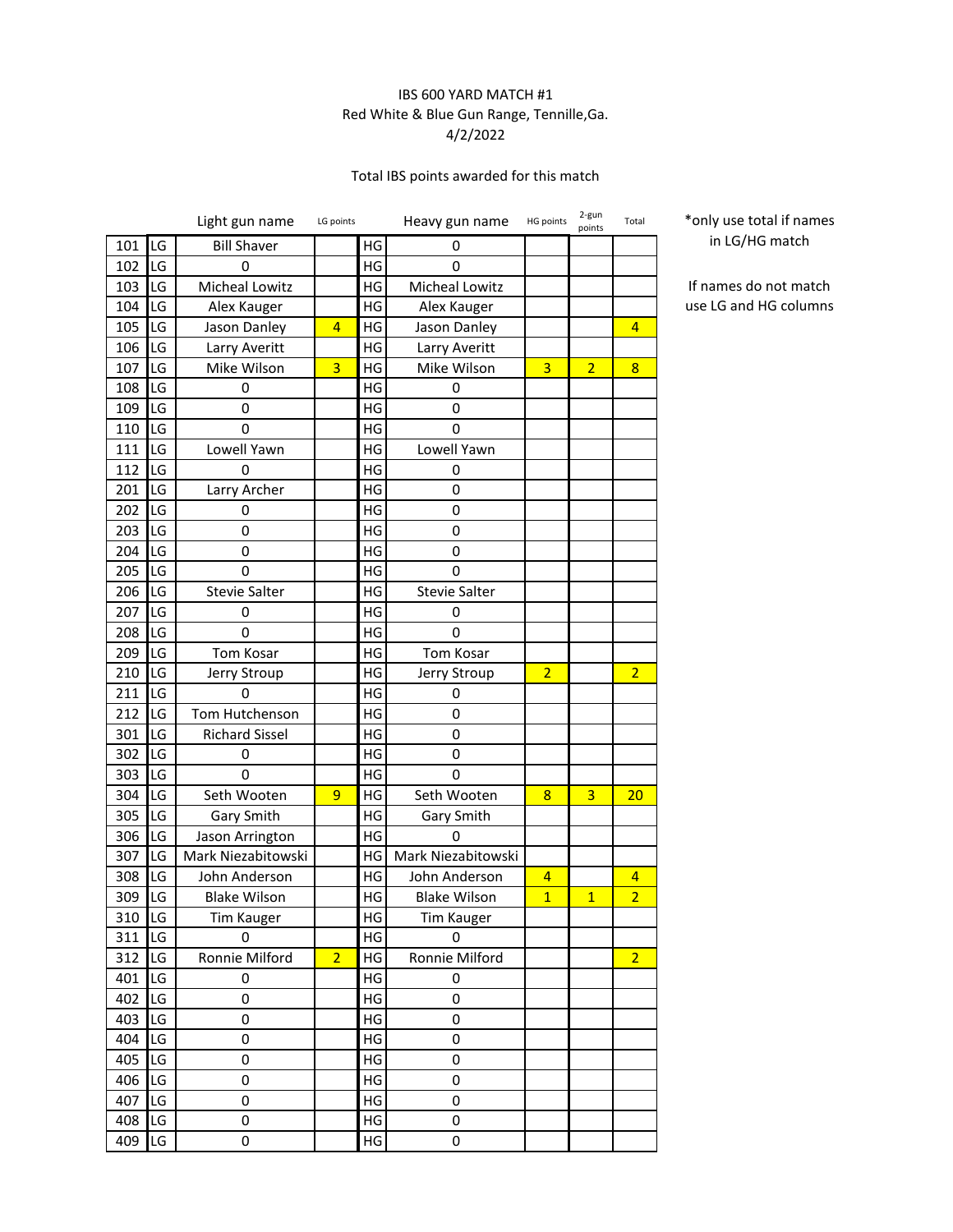### **RED WHITE AND BLUE**

#### **4/2/2022**

#### **FACTORY GUN RESULTS**

|                         | <b>FACTORY GUN SCORE AGG</b>                   |             |              |                |          |                 |       |       |                        |                                                 | <b>FACTORY GUN GROUP AGG</b> |                 |           |       |                 |                 |           |                             |                |                  | <b>FACTORY GUN OVERALL</b> |           |                |
|-------------------------|------------------------------------------------|-------------|--------------|----------------|----------|-----------------|-------|-------|------------------------|-------------------------------------------------|------------------------------|-----------------|-----------|-------|-----------------|-----------------|-----------|-----------------------------|----------------|------------------|----------------------------|-----------|----------------|
| 1ST                     |                                                |             |              |                |          |                 | 1ST   |       |                        |                                                 |                              |                 |           |       |                 |                 |           | 1ST                         |                |                  |                            |           | 2              |
| 2ND                     |                                                |             |              |                |          |                 | 2nd   |       |                        |                                                 |                              |                 |           |       |                 |                 |           | 2ND                         |                |                  |                            |           | $\overline{4}$ |
| 3RD                     |                                                | #N/A        |              | #N/A           |          |                 | 3rd   |       |                        |                                                 |                              | #N/A            |           |       |                 | #N/A            |           | 3RD                         |                |                  | H N/A                      |           | #N/A           |
| 4TH                     |                                                | H N/A       |              | #N/A           |          |                 | 4th   |       |                        |                                                 |                              | H N/A           |           |       |                 | #N/A            |           | 4TH                         |                |                  | #N/A                       |           | #N/A           |
| 5TH                     |                                                | H N/A       |              | #N/A           |          |                 | 5th   |       |                        |                                                 |                              | #N/A            |           |       |                 | #N/A            |           | 5TH                         |                |                  | #N/A                       |           | #N/A           |
| 6TH                     |                                                | #N/A        |              | #N/A           |          |                 | 6th   |       |                        |                                                 |                              | #N/A            |           |       |                 | #N/A            |           | 6TH                         |                |                  | #N/A                       |           | #N/A           |
| 7TH                     |                                                | H N/A       |              | #N/A           |          |                 | 7th   |       |                        |                                                 |                              | H N/A           |           |       |                 | #N/A            |           | 7TH                         |                |                  | #N/A                       |           | #N/A           |
| 8TH                     |                                                | #N/A        |              | #N/A           |          |                 | 8th   |       |                        |                                                 |                              | #N/A            |           |       |                 | #N/A            |           | 8TH                         |                |                  | #N/A                       |           | #N/A           |
| 9TH                     |                                                | H N/A       |              | #N/A           |          |                 | 9th   |       |                        |                                                 |                              | H N/A           |           |       |                 | #N/A            |           | 9TH                         |                |                  | #N/A                       |           | #N/A           |
| 10TH                    |                                                | #N/A        |              | #N/A           |          |                 | 10th  |       |                        |                                                 |                              | #N/A            |           |       |                 | #N/A            |           | 10TH                        |                |                  | #N/A                       |           | #N/A           |
|                         |                                                |             |              |                |          |                 |       |       |                        |                                                 |                              |                 |           |       |                 |                 |           | 11th                        |                |                  | #N/A                       |           | #N/A           |
|                         | <b>FACTORY GUN SINGLE TARGET HIGHEST SCORE</b> |             |              |                | X        |                 |       |       |                        | <b>FACTORY GUN SINGLE TARGET SMALLEST GROUP</b> |                              |                 |           |       |                 |                 |           | 12th                        |                |                  | #N/A                       |           | #N/A           |
| 1ST                     | <b>LORAN LOGGINS</b>                           |             | 49           | 43.000         |          |                 | 1ST   |       | MIKE McBURNETT<br>#N/A |                                                 |                              |                 |           |       | 2.022           | 33 <sup>°</sup> |           | 13th                        |                |                  | #N/A                       |           | #N/A           |
| 2ND                     | $^{\circ}$                                     |             | $\Omega$     | 0.000          | $\Omega$ |                 | 2nd   |       | #N/A                   |                                                 |                              |                 |           |       | #N/A            | #N/A            |           | 14th                        |                |                  | #N/A                       |           | #N/A           |
| 3RD                     | $\Omega$                                       |             | $\Omega$     | 0.000          | $\Omega$ |                 | 3rd   |       |                        |                                                 |                              |                 |           |       | #N/A            | #N/A            |           | 15th                        |                |                  | #N/A                       |           | #N/A           |
|                         |                                                |             |              |                |          |                 |       |       |                        |                                                 |                              |                 |           |       |                 |                 |           |                             |                |                  |                            |           |                |
|                         |                                                |             | RELAY-       | ROOKIE, FEMALE |          | <b>TARGET 1</b> |       |       | <b>TARGET 2</b>        |                                                 |                              | <b>TARGET 3</b> |           |       | <b>TARGET 4</b> |                 |           | <b>SCORE AGG SCORE RANK</b> | <b>X</b> TOTAL | <b>GROUP AGG</b> | <b>GROUP RANK</b>          | (GROUP+   | OVERALL        |
|                         | Competitor                                     | <b>IBS</b>  | <b>BENCH</b> | <b>JUNIOR</b>  | Score    | $\mathbf{x}$    | Group | Score | $\mathbf{x}$           | Group                                           | Score                        | $\mathsf{x}$    | Group     | Score | $\mathsf{X}$    | Group           |           |                             |                |                  |                            | SCORE)    | PLACE          |
|                         | Loran Loggins                                  | Y           | 101          |                | 23       |                 | 3.849 | 40    |                        | 8.142                                           | <b>DQ</b>                    |                 | <b>DQ</b> | 43    |                 | 4.737           | <b>DQ</b> | <b>DQ</b>                   |                | <b>DQ</b>        | <b>DQ</b>                  | <b>DQ</b> | DQ             |
|                         | Mike McBurnett                                 | $\mathbf v$ | 102          |                | 29       |                 | 4.058 | 36    |                        | 8.137                                           | <b>DQ</b>                    |                 | <b>DQ</b> | 33    |                 | 2.022           | <b>DQ</b> | <b>DQ</b>                   |                | <b>DQ</b>        | <b>DQ</b>                  | <b>DQ</b> | DQ             |
| $\overline{\mathbf{z}}$ |                                                |             | 103          |                |          |                 |       |       |                        |                                                 |                              |                 |           |       |                 |                 | <b>DQ</b> | <b>DQ</b>                   |                | <b>DQ</b>        | <b>DQ</b>                  | <b>DQ</b> | DQ             |
|                         |                                                |             | 104          |                |          |                 |       |       |                        |                                                 |                              |                 |           |       |                 |                 | <b>DQ</b> | <b>DQ</b>                   |                | <b>DQ</b>        | <b>DQ</b>                  | <b>DQ</b> | DQ             |
|                         |                                                |             | 105          |                |          |                 |       |       |                        |                                                 |                              |                 |           |       |                 |                 | DQ        | DQ                          |                | <b>DQ</b>        | <b>DQ</b>                  | <b>DQ</b> | <b>DQ</b>      |
|                         |                                                |             | 106          |                |          |                 |       |       |                        |                                                 |                              |                 |           |       |                 |                 | <b>DQ</b> | <b>DQ</b>                   |                | <b>DQ</b>        | <b>DQ</b>                  | <b>DQ</b> | DQ             |
|                         |                                                |             | 107          |                |          |                 |       |       |                        |                                                 |                              |                 |           |       |                 |                 | <b>DQ</b> | <b>DQ</b>                   |                | <b>DQ</b>        | <b>DQ</b>                  | <b>DQ</b> | DQ             |
|                         |                                                |             | 108          |                |          |                 |       |       |                        |                                                 |                              |                 |           |       |                 |                 | <b>DQ</b> | <b>DQ</b>                   |                | <b>DQ</b>        | <b>DQ</b>                  | DQ        | DQ             |
| $\alpha$                |                                                |             | 109          |                |          |                 |       |       |                        |                                                 |                              |                 |           |       |                 |                 | DQ        | DQ                          |                | <b>DQ</b>        | <b>DQ</b>                  | <b>DQ</b> | DQ             |
| 10                      |                                                |             | 110          |                |          |                 |       |       |                        |                                                 |                              |                 |           |       |                 |                 | <b>DQ</b> | <b>DQ</b>                   |                | <b>DQ</b>        | <b>DQ</b>                  | <b>DQ</b> | <b>DQ</b>      |
| 11                      |                                                |             | 111          |                |          |                 |       |       |                        |                                                 |                              |                 |           |       |                 |                 | <b>DQ</b> | <b>DQ</b>                   |                | <b>DQ</b>        | <b>DQ</b>                  | <b>DQ</b> | DQ             |
| 12                      |                                                |             | 112          |                |          |                 |       |       |                        |                                                 |                              |                 |           |       |                 |                 | <b>DQ</b> | <b>DQ</b>                   |                | <b>DQ</b>        | <b>DQ</b>                  | <b>DQ</b> | DQ             |